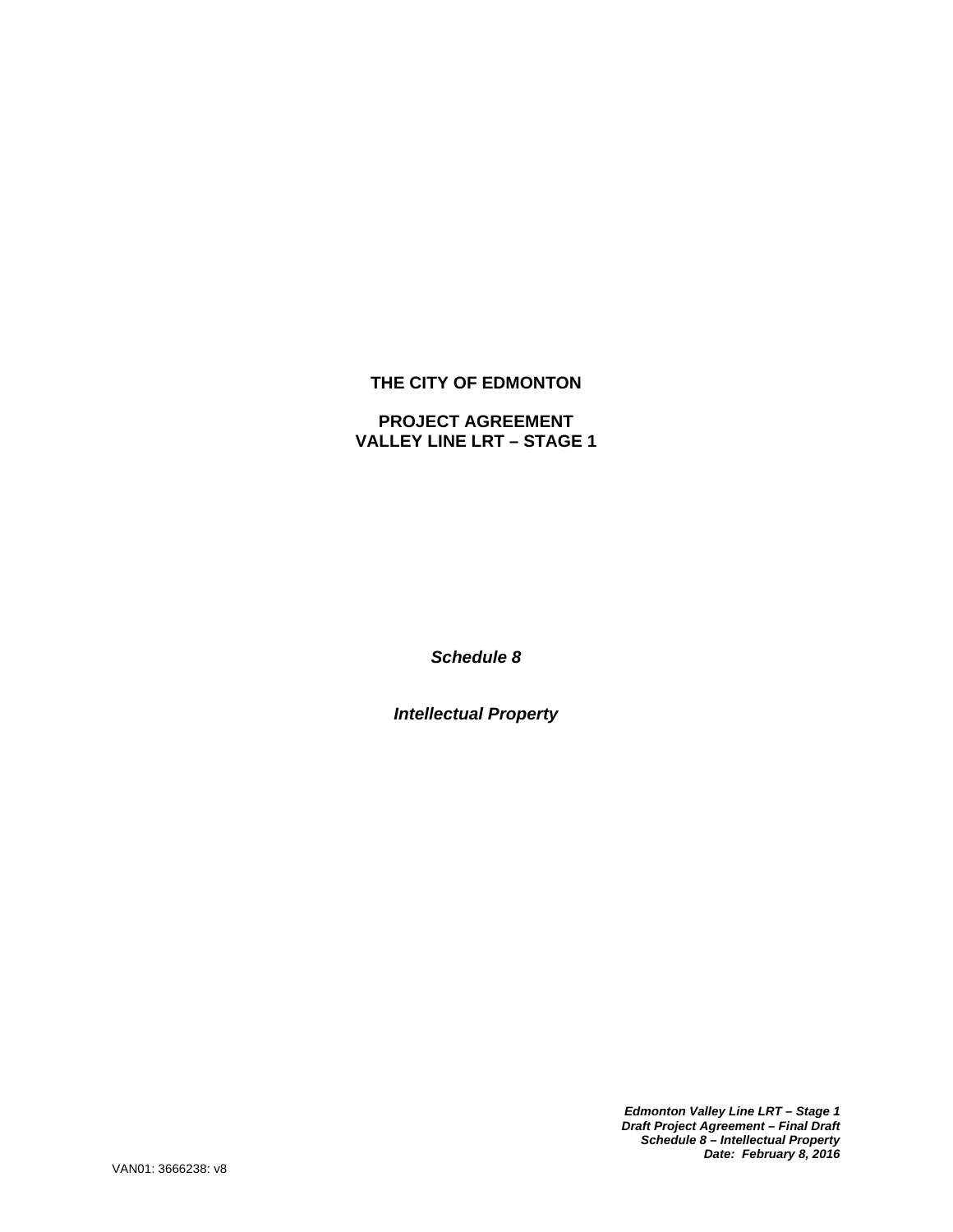### **SCHEDULE 8**

### **INTELLECTUAL PROPERTY**

### **1. INTERPRETATION**

**1.1 Definitions:** In this Schedule 8, capitalized terms have the meanings given in Schedule 1 *[Definitions and Interpretation]* and the following capitalized terms have the following meanings:

- (a) **Alternative Operator** means any Person:
	- (i) engaged by the City to complete the Design or Construction of all or any part of the System in the event that Project Co fails to do so, whether or not the Agreement has been terminated;
	- (ii) engaged by the City to provide all or any part of the Project Work in the event that Project Co fails to do so, whether or not the Agreement has been terminated;
	- (iii) engaged by the City to perform any Equivalent Activity in relation to the System, whether during or subsequent to the Term (including subsequent to Handback);
	- (iv) engaged by the City to perform any of the City's functions and obligations under the Agreement;
	- (v) engaged by the City to carry out any Permitted Purpose in relation to the System;
	- (vi) to whom the City assigns the Agreement in accordance with the Agreement; or
	- (vii) engaged by the City to design, construct, operate or maintain the Valley Line Stage 2, or to carry out a Permitted Purpose in relation to the Valley Line Stage 2, or to perform any other function or obligation of the City in connection with the Valley Line Stage 2.

For clarity, the term "Alternative Operator" is included in this Schedule 8 to identify Persons who may perform certain activities or functions on behalf of or for the benefit of the City and to whom the City may extend its rights and Licenses granted under this Schedule 8, and inclusion of the term "Alternative Operator" in this Schedule 8 does not permit the City to do anything, or to permit a Person acting on behalf of or for the benefit of the City to do anything, that would be a breach of any provision of the Project Agreement other than this Schedule 8 that is binding upon the City.

#### (b) **City Intellectual Property** means:

- (i) Intellectual Property that is:
	- (A) Owned by the City or licensed by the City from a third party other than Project Co or a Subcontractor prior to the Term;
	- (B) created, developed or acquired by the City or any City Personnel during the Term but outside the Project Work and that is Owned by the City or licensed by the City from a third party other than Project Co or a Subcontractor; or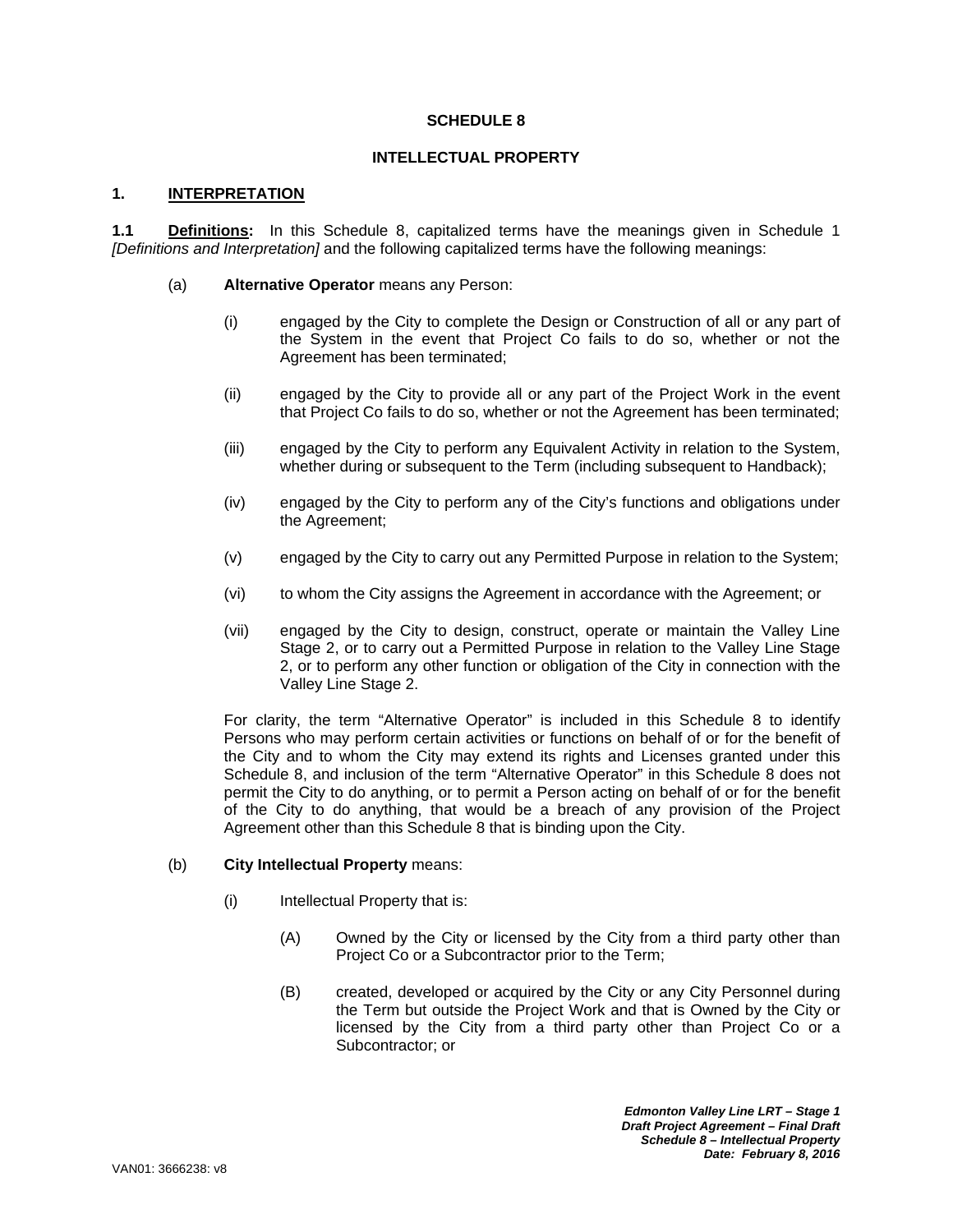(C) created, developed or acquired by the City or any City Personnel during the Term and within the Project Work, but which is not Project Co Intellectual Property, Subcontractor Intellectual Property or Third Party Intellectual Property, and that is Owned by the City or licensed by the City from a third party other than Project Co or a Subcontractor;

and which is used by or on behalf of the City, or provided by or on behalf of the City to Project Co or any Subcontractor, or obtained or used by Project Co or a Subcontractor, in the performance of their respective obligations in respect of the Project or under the Agreement;

- (ii) the Disclosed Data;
- (iii) any Design Data that is specified in a Change pursuant to Schedule 13 *[Changes]* or by separate agreement of the City and Project Co to be Owned by the City;
- (iv) all Modifications to any of the items listed in Subsections  $1.1(b)(i)$ ,  $1.1(b)(ii)$  and 1.1(b)(iii), whether made by or on behalf of Project Co, the City or any Subcontractor alone, jointly with each other or with any other Person;
- (v) all Modifications to Project Co Intellectual Property made after the Term by the City, or by anyone on behalf of the City other than Project Co, alone, jointly with each other or with any Person other than Project Co, as permitted by this Schedule 8;
- (vi) all Modifications to Subcontractor Intellectual Property made after the Term by the City, or by anyone on behalf of the City other than the applicable Subcontractor, alone, jointly with each other or with any Person other than the applicable Subcontractor, as permitted by this Schedule 8; and
- (vii) all Modifications made by or for the City to any Escrow Materials and to the Intellectual Property to which the Escrow Materials relate as permitted by Subsection 4.7(e) *[Escrow Agreements]* and provided for in Subsection 4.7(i) *[Escrow Agreements]*.
- (c) **City Personnel** means Persons acting on behalf of the City or employed, engaged or retained by the City in connection with the exercise of the City's rights or the performance of the City's obligations in connection with the Project or under this Agreement, including the City's direct and indirect consultants, contractors and subcontractors and the employees, officers, directors, volunteers and agents of the City and the City's direct and indirect consultants, contractors and subcontractors, excluding Project Co and any Subcontractor and their respective Personnel.
- (d) **Deliverable** means any item required to be supplied or delivered by Project Co to the City within the Project Work at any time during the Term, and whether as part of Design, Construction, Operations or Maintenance, including deliverable requirements specified in either Schedule 5 *[D&C Performance Requirements]* or Schedule 7 *[O&M Performance Requirements]*, and including Intellectual Property and Source Materials required to be delivered pursuant to this Schedule 8.
- (e) **Delivered** means, with respect to any item of Intellectual Property, that the Intellectual Property is: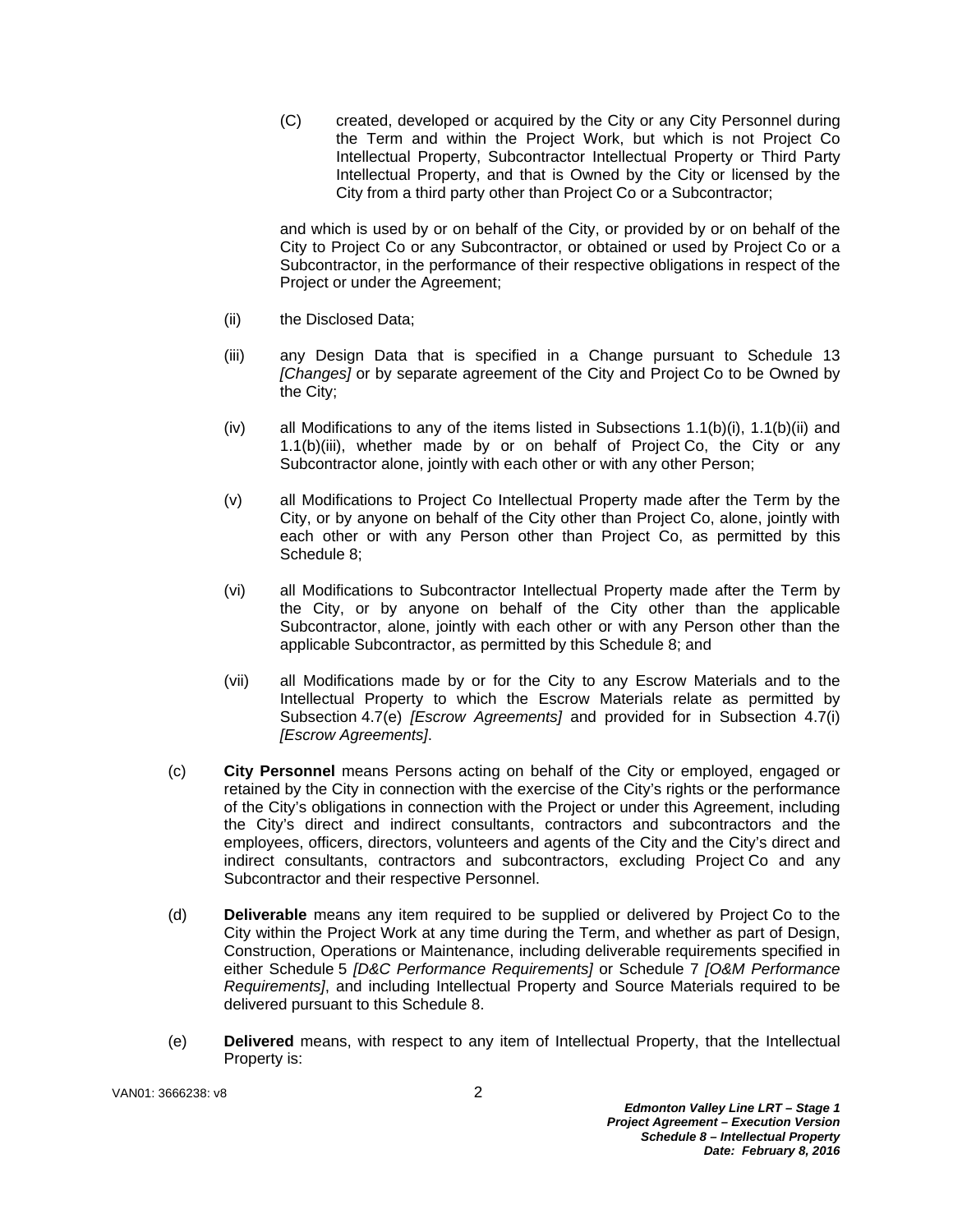- (i) a Deliverable;
- (ii) incorporated, embedded or otherwise included in any Deliverable or the System at any time during the Term, and whether as part of Design, Construction, Operations or Maintenance;
- (iii) necessary for the performance and completion of the Project Work, or the Maintenance or Operation of the System, or any Equivalent Activity;
- (iv) necessary for the Use or Modification by or on behalf of the City or an Alternative Operator of any Deliverable, any part of the System or any Intellectual Property in accordance with the rights granted to the City hereunder; or
- (v) necessary for the City or an Alternative Operator to carry out any Permitted Purpose in respect of the Intellectual Property in connection with the System or the Valley Line Stage 2;

or that the Use of the Intellectual Property for any of the purposes provided for in Subsections  $1.1(e)(iii)$ ,  $1.1(e)(iv)$  or  $1.1(e)(v)$  would infringe the Intellectual Property Rights of any Person.

- (f) **Embedded Software** means the Project Co Embedded Software, Subcontractor Embedded Software and Third Party Embedded Software.
- (g) **Equivalent Activity** means any activity, undertaking or operation relating to the System done by the City, any Alternative Operator or any other Person acting on behalf of or under the authority of the City, which activity, undertaking or operation if done by Project Co would be within the Project Work, including activities, undertakings and operations within the scope of the Project Work and the Operation and Maintenance of the System.
- (h) **Escrow Agent** means a recognized provider of escrow services selected by Project Co and having a location within the Province of Alberta from which the Escrow Agent will perform the Escrow Agent's obligations relevant to the Agreement.
- (i) **Escrow Agreement** means an escrow agreement that meets the requirements of Section 4.7 *[Escrow Agreements]* and pursuant to which Escrow Materials are held by the Escrow Agent and the City is designated as a beneficiary party.
- (j) **Escrow Materials** means:
	- (i) with respect to Software, the Source Materials for that Software;
	- (ii) with respect to Embedded Software, the Source Materials for that Embedded Software; and
	- (iii) with respect to any Infrastructure or Light Rail Vehicle, the Source Materials for that Infrastructure or Light Rail Vehicle.

#### (k) **Escrow Materials Provider** means:

(i) with respect to any Software, the Licensor of that Software;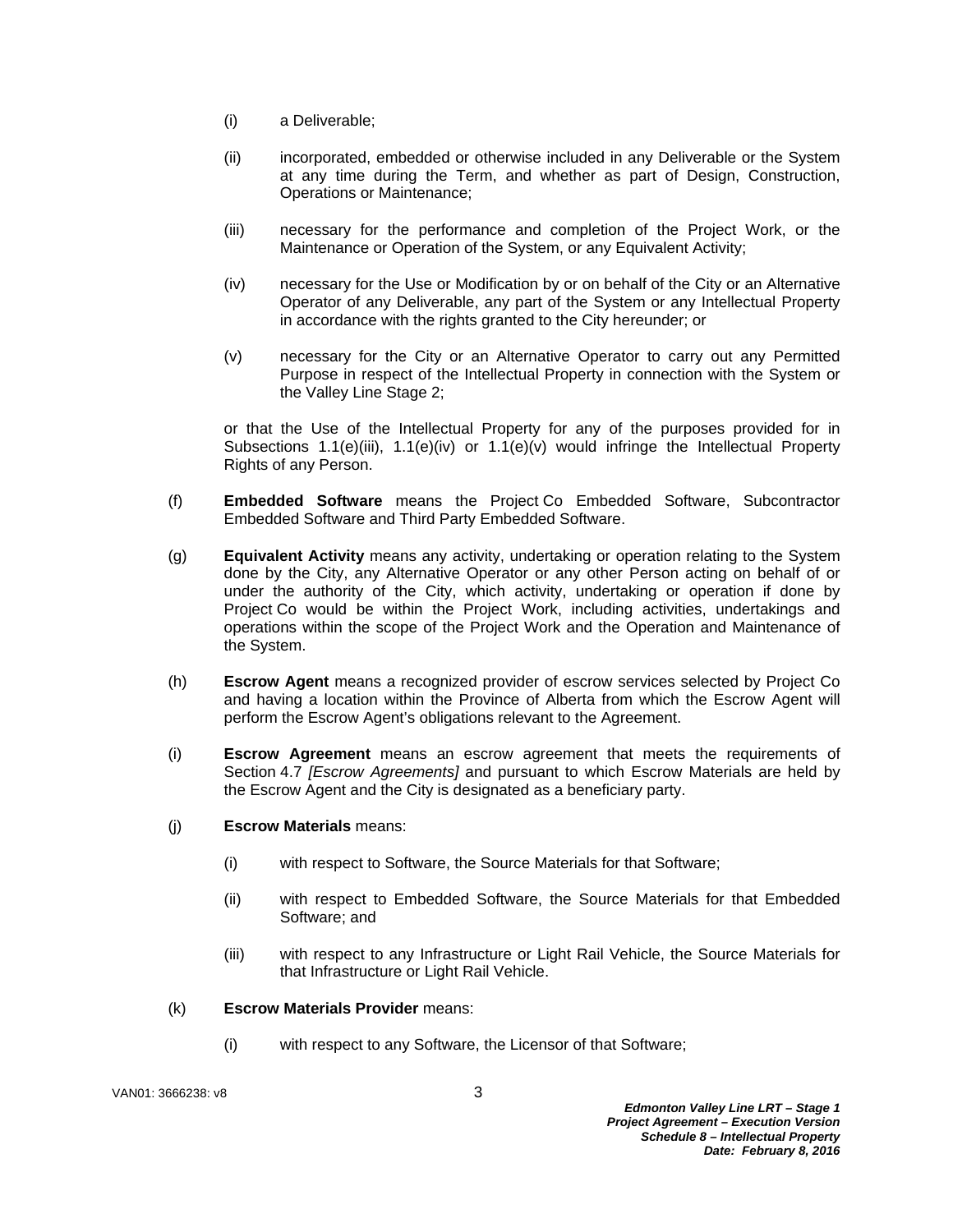- (ii) Project Co with respect to the Project Co Embedded Software;
- (iii) the applicable Subcontractor with respect to any Subcontractor Embedded Software;
- (iv) the applicable third party licensor with respect to any Third Party Embedded Software; and
- (v) with respect to any Infrastructure or Light Rail Vehicle, whichever of Project Co and one or more Subcontractors is the supplier of the Infrastructure or Light Rail Vehicle.

## (l) **Escrow Materials Provider Event of Default** means:

- (i) where the Escrow Materials Provider is Project Co, a Termination Event has occurred in accordance with Section 16.7 *[Termination Events]* of the Agreement;
- (ii) where the Escrow Materials Provider is a Project Contractor, an Event of Default (as defined under the applicable Project Contract) has occurred and as a result of which the Project Contact or the applicable Subcontract is or may be terminated; and
- (iii) where the Escrow Materials Provider is a Subcontractor, which is not one of the Project Contractors, any default has occurred with respect to the Escrow Materials Provider under the applicable Subcontract as a result of which the Subcontract is or may be terminated.
- (m) **Escrowed Deliverable** means Software, Embedded Software, Infrastructure or Light Rail Vehicle in respect of which Escrow Materials are deposited in escrow under an Escrow Agreement entered into pursuant to Section 4.7 *[Escrow Agreements]*.
- (n) **Infringement Claim** means any Claim that any Project Co Intellectual Property, Subcontractor Intellectual Property or Third Party Intellectual Property used in the performance of the Project Work or incorporated into or forming part of the System or any Modification to City Intellectual Property made by Project Contractor or any Subcontractor infringes or violates the Intellectual Property Rights of any Person other than the City or a City Person, whether or not such Claim is proven.
- (o) **Intellectual Property** means discoveries, research, developments, designs, industrial designs, improvements, innovations, inventions, software, computer programs and code of all types, layouts, interfaces, applications, tools, databases, hardware, methods, concepts, processes, know-how, formulae, mask works, works subject to copyright, and other technologies, works and creations now existing or developed in the future, whether or not registered or registrable, patentable or non-patentable, or confidential or nonconfidential.
- (p) **Intellectual Property Rights** means any and all intangible, intellectual, proprietary and industrial property rights of any nature and kind whatsoever, whether or not registered or registerable, including:
	- (i) copyrights, moral rights, rights of authorship and attribution, neighbouring rights, and other rights in works of authorship;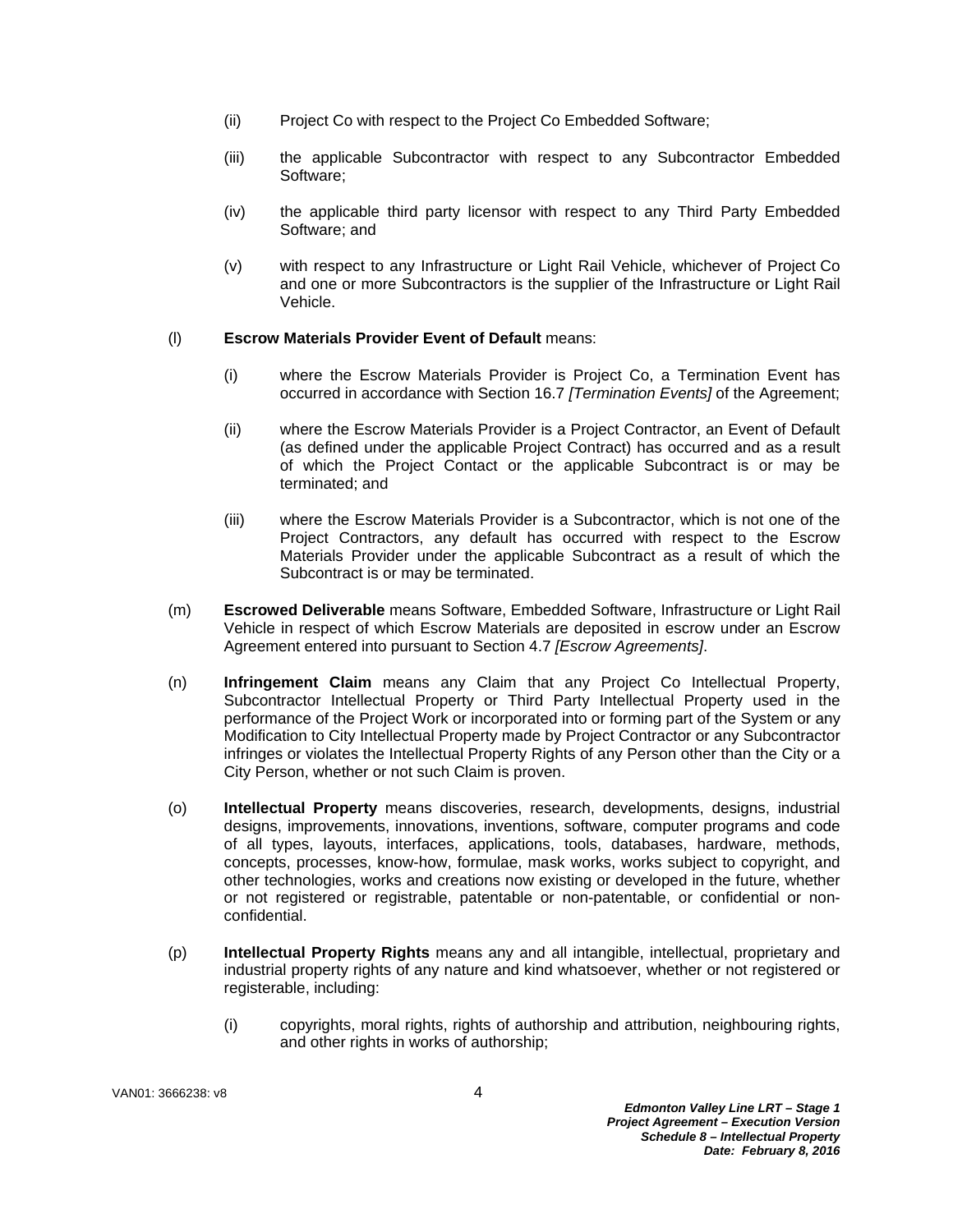- (ii) patents;
- (iii) database rights;
- (iv) rights in respect of industrial designs, integrated circuit topographies, and mask works;
- (v) rights in respect of trademarks, trade names, service marks, slogans, domain names, URLs or logos;
- (vi) rights protected by trade secrets and confidentiality obligations; and
- (vii) all applications and registrations (including renewals, extensions, continuations, divisions, reissues and restorations) relating to any of the rights provided for in Subsections  $1.1(p)(i)$  to  $1.1(p)(vi)$  now or hereafter in force and effect throughout all or any part of the world.
- (q) **License** means a non-exclusive License granting the rights and subject to the restrictions and limitations provided for in this Schedule 8.
- (r) **Licensed Intellectual Property** means, with respect to any License, the Intellectual Property (including Source Materials and Escrow Materials, where applicable) and Intellectual Property Rights that are within the scope of that License as provided for in this Schedule 8.
- (s) **Licensee** means, with respect to any License granted or required to be granted or caused to be granted by Project Co pursuant to this Schedule 8, the City or any permitted assignee under the Agreement that is the holder of that License at the relevant time.
- (t) **Licensor** means:
	- (i) Project Co with respect to the Project Co Licensed Software;
	- (ii) the applicable Subcontractor with respect to any Subcontractor Included Software or Subcontractor Separately Licensed Software; or
	- (iii) the applicable third party licensor with respect to any Third Party Licensed Software.
- (u) **Modification** means all corrections, modifications, enhancements, improvements, supplements, customizations or derivative works, and **Modify** means to make a Modification. For clarity, the configuration of any Software or other Deliverable using Software Tools for, or other features, toolkits and functions of, the Software or other Deliverable does not constitute a Modification of the Software or other Deliverable.
- (v) **New Line** has the meaning set out in Schedule 1 *[Definitions]*.
- (w) **Open Source Software** means open source code, free code, community source code or any other computer software or code (including libraries or other software components):
	- (i) for which the source code (human-readable code) is generally distributed or made available (whether under a license agreement or otherwise) to the public; or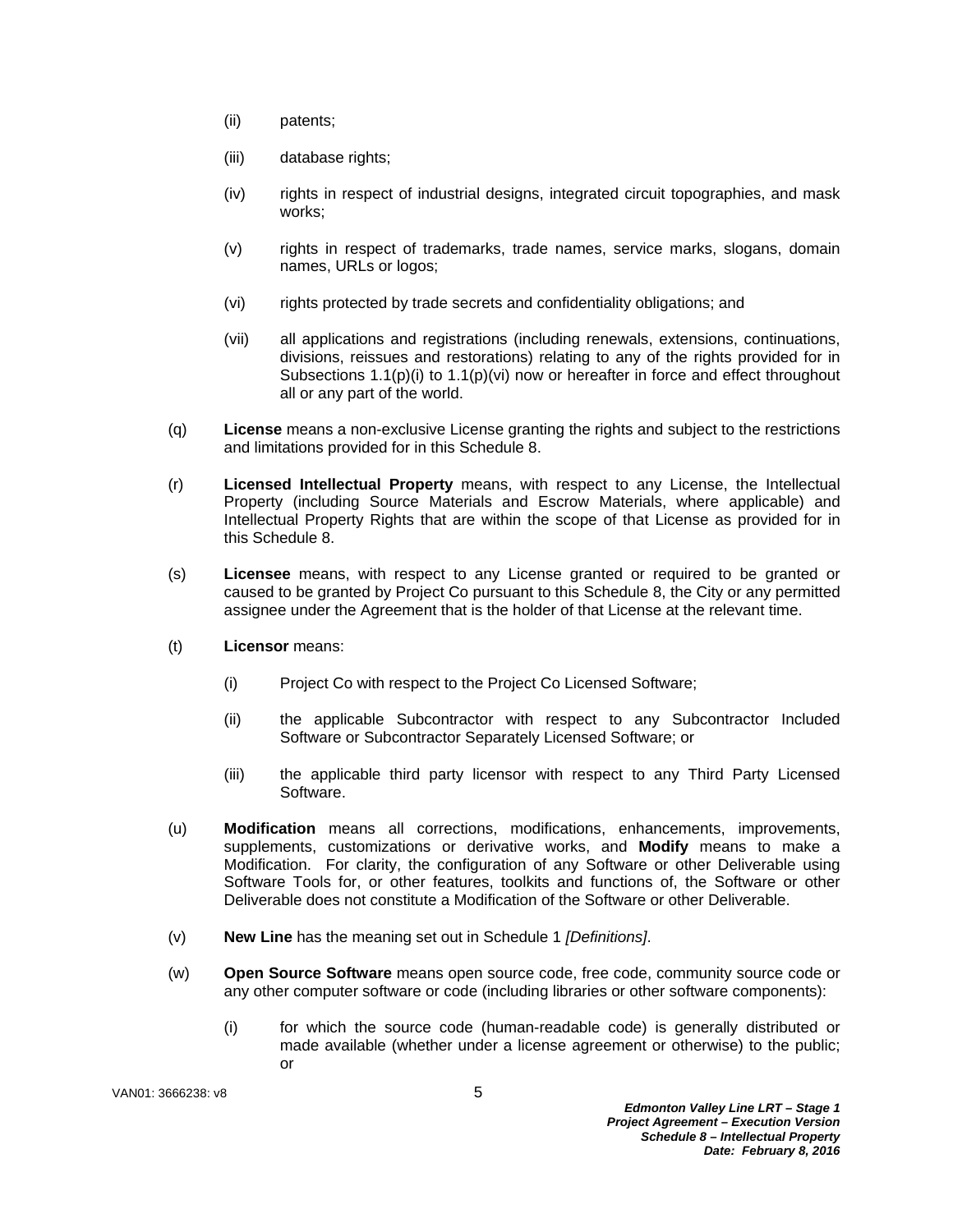- (ii) that is distributed, made available or used pursuant to a license agreement or other terms and conditions (such as the GNU General Public License or the GNU Lesser General Public License) that requires Project Co, the City or any other Person to make available or disclose any Intellectual Property, including computer software or code or derivative works, whether in source code or object code format, to any other Person or to license or waive any rights (including Intellectual Property Rights) in, to or associated with the computer software or any other Intellectual Property, computer software or code or any Modification, or any related Intellectual Property Rights.
- (x) **Ownership** means, with respect to any Intellectual Property, ownership of all right, title and interest in and to that Intellectual Property and all Intellectual Property Rights therein, and **Own**, **Owned** and **Owner** will have corresponding meanings.
- (y) **Permitted Combination** means, with respect to any Intellectual Property, any combination of that Intellectual Property with any other Intellectual Property that is contemplated or permitted by the documentation or specifications for the first Intellectual Property or that is contemplated or permitted by the Project Agreement, including the Project Requirements.

#### (z) **Permitted Purposes** means:

- (i) during the Term, exercise of the City's rights and performance of the City's obligations under the Project Documents;
- (ii) during the Term, all Operations and any activity, undertaking or operation within the Project Work, including Design, Construction and Maintenance of the System;
- (iii) both during and after the Term, any Equivalent Activity in relation to the System;
- (iv) both during and after the Term, the interface and interoperation of the System with any other light rail project undertaken by or on behalf of the City, including the Valley Line Stage 2, any System Enhancement or New Line;
- (v) both during and after the Term, the interface and interoperation of the System with any computer systems, other systems, software and databases of the City or any Alternative Operator;
- (vi) both during and after the Term, the interface and interoperation of the Valley Line Stage 2 with the System, any System Enhancement or New Line;
- (vii) both during and after the Term, so long as the Licensee is the City, any other Governmental Authority or an Alternative Operator:
	- (A) the provision of governmental services and the conduct of operations and activities provided in connection or otherwise associated with the System and the Lands by the City, the Alternative Operator or any Governmental Authority or any emergency service provider; and
	- (B) the development of transportation standards, policies and procedures related to the System or a New Line.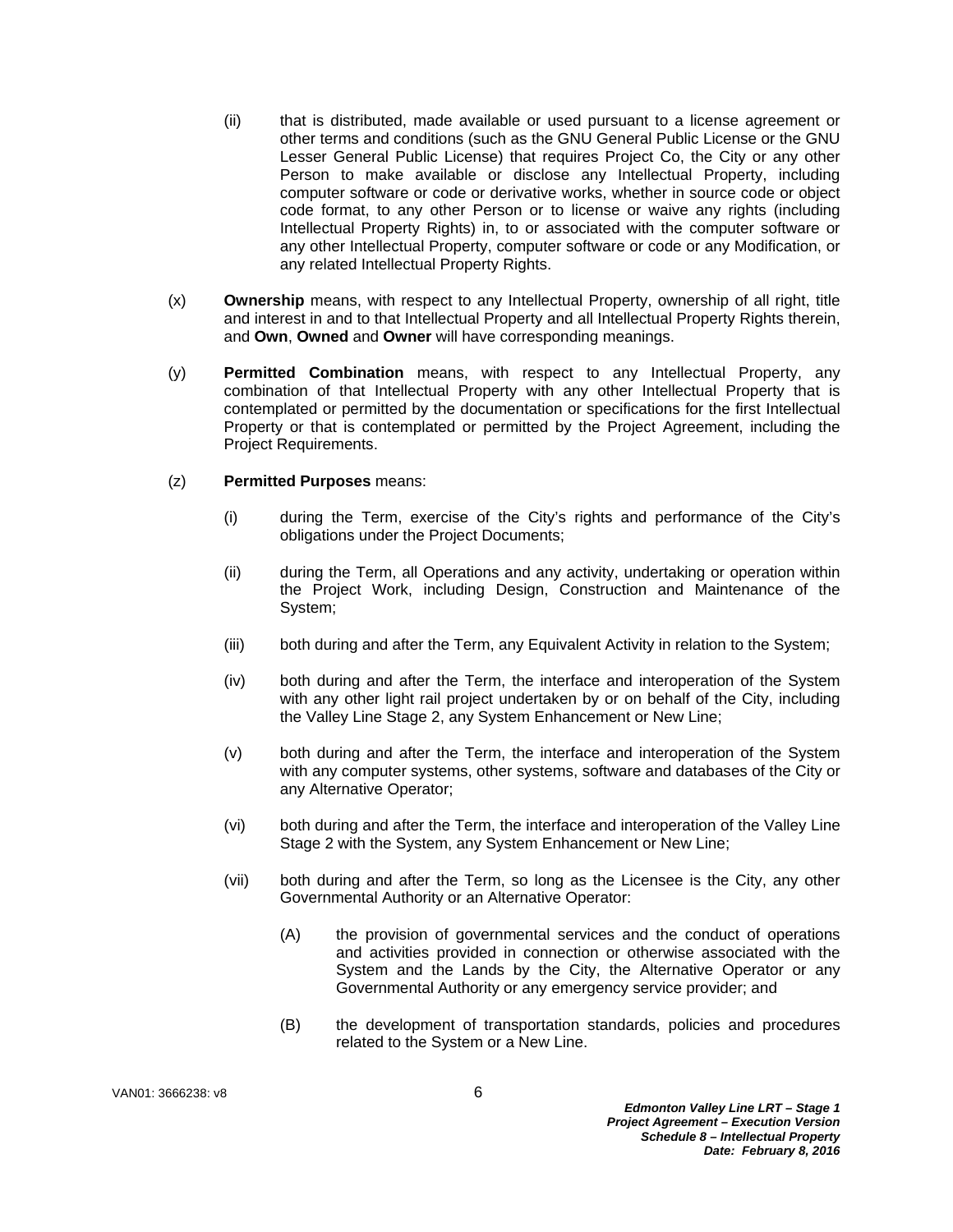#### (aa) **Personnel** means:

- (i) with respect to Project Co, Project Co Personnel;
- (ii) with respect to the City, City Personnel; and
- (iii) with respect to any Subcontractor, its Subcontractor Personnel.
- (bb) **Project Co Embedded Software** means computer software that is Owned by Project Co and that is included, embedded or otherwise incorporated in Infrastructure.

#### (cc) **Project Co Intellectual Property** means:

- (i) Intellectual Property that is:
	- (A) Owned by Project Co prior to the Term; or
	- (B) created, developed or acquired by Project Co or any Project Co Personnel during the Term but outside the Project Work and that is Owned by Project Co;
- (ii) the Project Co Licensed Software (including the Source Materials for the Project Co Licensed Software);
- (iii) the Project Co Embedded Software (including the Source Materials for the Project Co Embedded Software);
- (iv) Technical Documentation for any of the Intellectual Property listed in the other clauses of this Subsection 1.1(cc) or for any Infrastructure supplied by Project Co;
- (v) the Project Intellectual Property;
- (vi) the Design Data, excluding any Design Data that is specified in a Change pursuant to Schedule 13 [*Changes*] or by separate agreement of the City and Project Co to be Owned by the City; and
- (vii) all Modifications to any of the foregoing, whether made by or on behalf of Project Co, the City or any Subcontractor alone, jointly with each other or with any other Person, but excluding Modifications described in Subsections 1.1(b)(v) and 1.1(b)(vii).
- (dd) **Project Co Licensed Software** means any computer software that is Owned by Project Co, is not Project Co Embedded Software and is delivered, supplied or otherwise provided by Project Co under the Agreement as or as part of any Deliverable.
- (ee) **Project Co Personnel** means Persons acting on behalf of Project Co or employed, engaged or retained by Project Co in connection with the exercise of Project Co's rights or the performance of Project Co's obligations under the Agreement, including Project Co's direct and indirect consultants, contractors and Subcontractors and the employees, officers, directors, volunteers and agents of Project Co and Project Co's direct and indirect consultants, contractors and Subcontractors.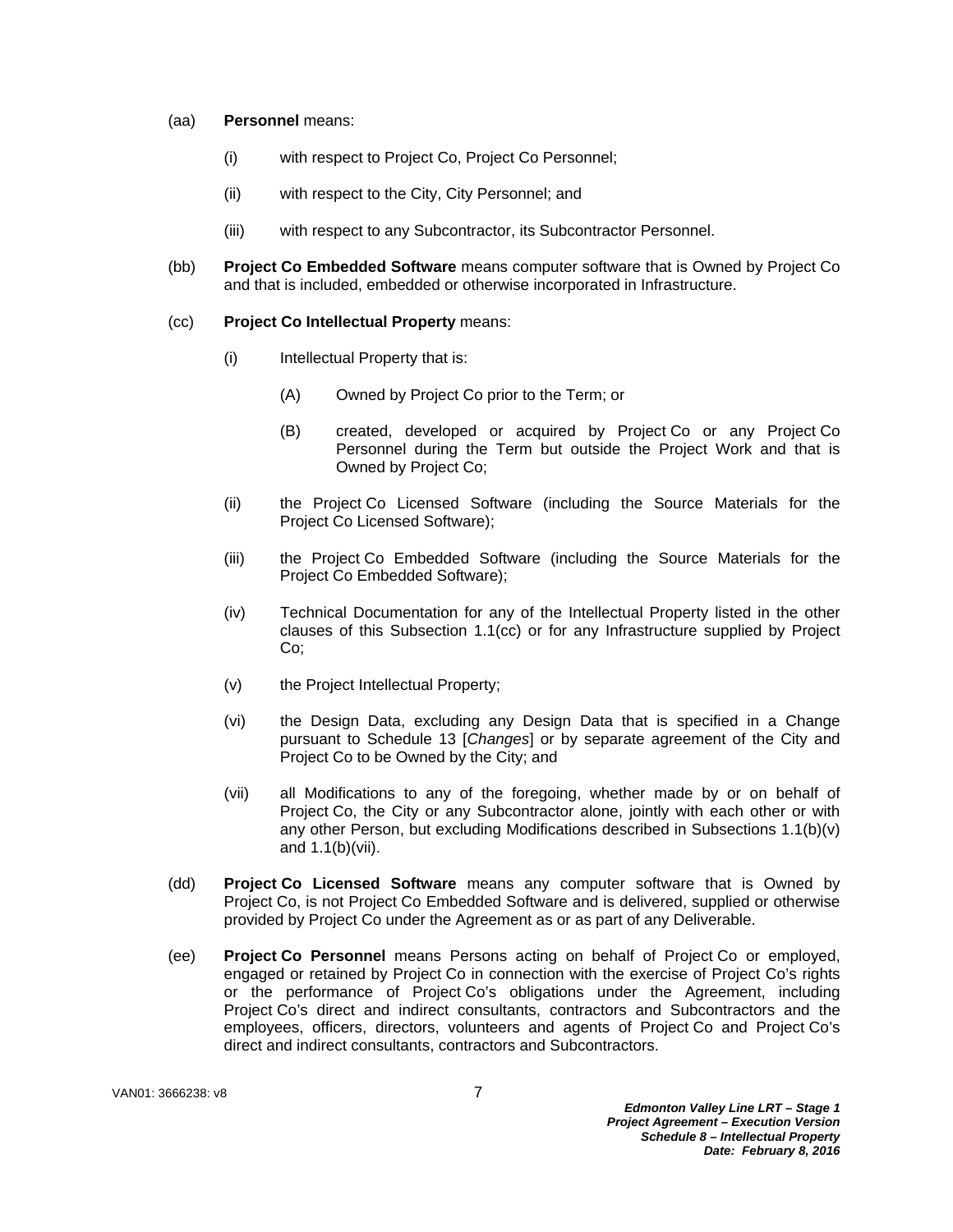- (ff) **Project Contractor Intellectual Property** means, with respect to each Project Contractor, the Subcontractor Intellectual Property of that Project Contractor.
- (gg) **Project Intellectual Property** means Intellectual Property that is created or developed, or Ownership of which is acquired, by Project Co, any Subcontractor or any Project Co Personnel or Subcontractor Personnel, whether alone or together with each other or any other Person, during the Term and within the Project Work, but excluding Software, Embedded Software, Escrow Materials, Design Data and Technical Documentation.
- (hh) **Software** means any Project Co Licensed Software, Subcontractor Included Software, Subcontractor Separately Licensed Software and Third Party Licensed Software, but does not include Embedded Software.
- (ii) **Software Maintenance and Support** means, with respect to any Software, the software maintenance and support services for that Software that form part of Maintenance or that are provided separately under a software maintenance and support agreement with the Licensor of that Software.
- (jj) **Software Tools** means, with respect to any Software or Embedded Software, any routines, compilers, bootstraps, analyzers, monitors, toolkits and other software tools used by the licensor of the Software or Embedded Software in connection with the programming, compiling, maintenance, debugging, analysis, configuration, customization, verification or monitoring of the Software or Embedded Software;
- (kk) **Source Materials** means:
	- (i) with respect to any Software or Embedded Software:
		- (A) a complete source code version of the Software or Embedded Software, in machine-readable form which, when compiled, will produce the executable version of the Software or Embedded Software and in human-readable form with annotations in the English language or another language acceptable to the City, acting reasonably, in both cases on a storage medium suitable for long term archival storage;
		- (B) a complete copy, in English or another language acceptable to the City, acting reasonably, in both electronic and paper form, suitable for long term archival storage, and appropriately labelled to describe the contents thereof, of all applicable documentation and other explanatory materials, including programmer's notes, technical or otherwise, for the Software or Embedded Software as may be required for a competent computer programmer possessing ordinary skills and experience, to further develop, maintain and operate the Software or Embedded Software without further recourse to the Escrow Materials Provider, which will include, to the extent the following items have been or are created for the Software or Embedded Software, general flow charts, input and output layouts, field descriptions, volumes and sort sequence, data dictionary, file layouts, processing requirements and calculation formulae, circuit diagrams and the details of all algorithms; and
		- (C) all Software Tools for the Software or Embedded Software, to the extent not previously delivered with the Software or Embedded Software; and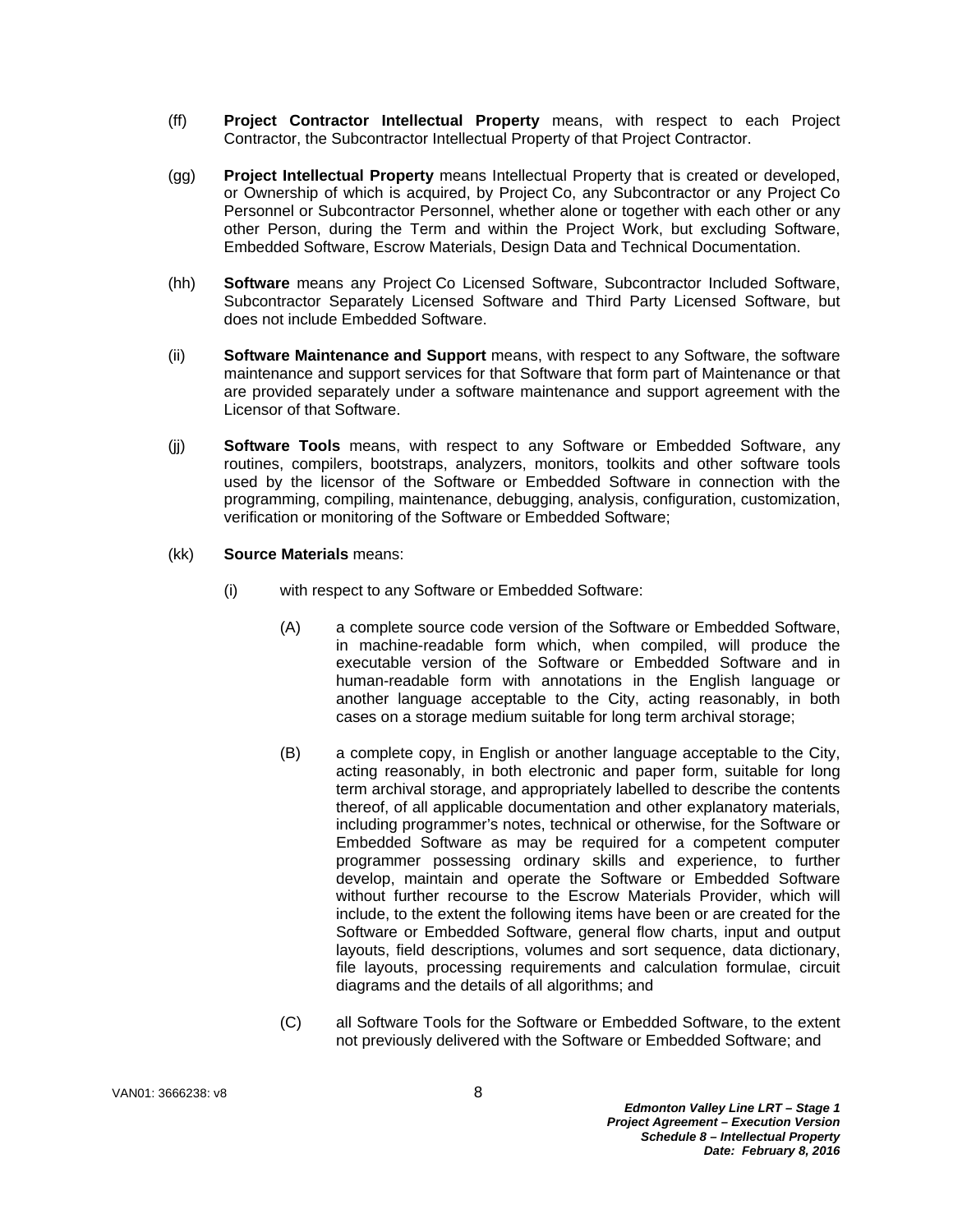- (ii) with respect to any Infrastructure or Light Rail Vehicle, a complete copy, in English or another language acceptable to the City, acting reasonably, in both electronic and paper form, suitable for long term archival storage, and appropriately labelled to describe the contents thereof, of all applicable documentation and other explanatory materials for the Infrastructure or Light Rail Vehicle as may be required for a Person skilled in the applicable technology other than the supplier of the Infrastructure or Light Rail Vehicle to specify the performance of the Infrastructure or Light Rail Vehicle or replacement parts thereof and to maintain and operate the Infrastructure or Light Rail Vehicle without further recourse to the supplier, which will include, to the extent the following items have been or are created for the Infrastructure or Light Rail Vehicles, pseudocode descriptions, flowcharts and state diagrams.
- (ll) **Subcontractor Embedded Software** means computer software that is Owned by a Subcontractor and that is fixedly embedded (such as in a computer chip) in Infrastructure.
- (mm) **Subcontractor Intellectual Property** means, with respect to each Subcontractor:
	- (i) Intellectual Property that is:
		- (A) Owned by the Subcontractor prior to the Term; or
		- (B) created, developed or acquired by that Subcontractor during the Term but outside the Project Work and which is Owned by the Subcontractor;
	- (ii) the Subcontractor Included Software (including the Source Materials for the Subcontractor Included Software);
	- (iii) the Subcontractor Embedded Software (including the Source Materials for the Subcontractor Embedded Software);
	- (iv) the Subcontractor Separately Licensed Software (including the Source Materials for the Subcontractor Separately Licensed Software);
	- (v) Technical Documentation for any of the Intellectual Property listed in the other clauses of this Subsection 1.1(mm) or for any Infrastructure supplied by the Subcontractor; and
	- (vi) all Modifications to any of the foregoing, whether made by or on behalf of Project Co, the City or any Subcontractor alone, jointly with each other or with any other Person, but excluding Modifications described in Subsections 1.1(b)(vi) and 1.1(b)(vii).
- (nn) **Subcontractor Included Software** means any computer software that is Owned by a Subcontractor, is not Subcontractor Embedded Software or Subcontractor Separately Licensed Software, and is delivered, supplied or otherwise provided by the Subcontractor under the Agreement, the Subcontract as or as part of any Deliverable.
- (oo) **Subcontractor Personnel** means, with respect to any Subcontractor, Persons acting on behalf of that Subcontractor or employed, engaged or retained by that Subcontractor in connection with the exercise of that Subcontractor's rights or the performance of that Subcontractor's obligations under the Agreement or the Subcontract, including the Subcontractor's direct and indirect consultants, contractors and subcontractors and the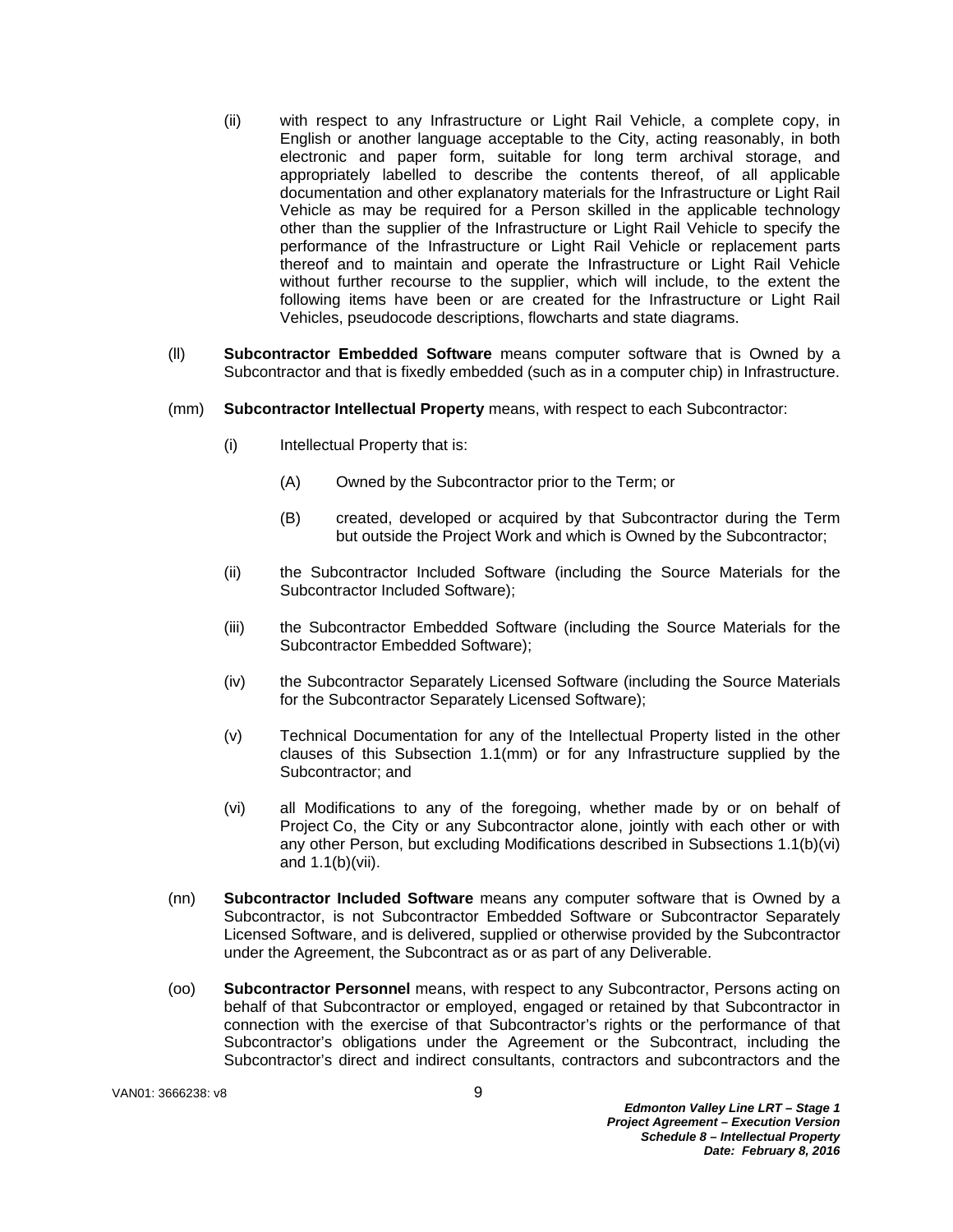employees, officers, directors, volunteers and agents of the Subcontractor and the Subcontractor's direct and indirect consultants, contractors and subcontractors.

- (pp) **Subcontractor Separately Licensed Software** means any computer software, including Subcontractor Embedded Software, that is:
	- (i) Owned by a Subcontractor;
	- (ii) a Deliverable or embedded, included or otherwise included in a Deliverable; and
	- (iii) licensed to the City pursuant to a license agreement that is specific to the computer software and which has been approved by the City in accordance with Subsection 4.4(b) *[Licenses with Subcontractors]*.
- (qq) **System Enhancement** means any expansion or extension of or Modification to the Valley Line, and for clarification this does not include a New Line.
- (rr) **Technical Documentation** means technical documentation and information relating to any Infrastructure supplied or Intellectual Property licensed under the Agreement or any Subcontract, including software documentation, user and operating manuals, maintenance and repair manuals, parts lists and other materials relevant to the use, operation, maintenance or repair of the Infrastructure or Intellectual Property.
- (ss) **Third Party Embedded Software** means computer software that is not Owned by the City, Project Co or a Subcontractor and that is included, embedded or otherwise incorporated in Infrastructure.
- (tt) **Third Party Intellectual Property** means Intellectual Property Owned by a Person other than the City, Project Co or a Subcontractor.
- (uu) **Third Party Licensed Software** means any computer software that is not Owned by the City, Project Co or a Subcontractor, and is not Third Party Embedded Software.
- (vv) **Use** means, with respect to any Intellectual Property, to do any and all things with that Intellectual Property that the Owner of that Intellectual Property and the Intellectual Property Rights therein could do, including to load, transmit, access, execute, use, store, display, copy, reproduce, adapt, configure, translate, distribute, incorporate into other materials, practice, construct, manufacture, make and have made, but (i) specifically excluding the right to Modify, (ii) specifically excluding the right to file for any patent, copyright or other Intellectual Property Right in respect of such Intellectual Property, and (iii) subject to any limitations in the provision of this Schedule 8 pursuant to which a License is granted.
- (ww) **Valley Line** means (i) the System, as defined in and to be Designed, Constructed, Operated and Maintained in accordance with this Agreement, and (ii) Valley Line Stage 2.
- (xx) **Valley Line Stage 2** means the portion of the Valley Line from Downtown to Lewis Farms in West Edmonton that is still in the planning stages.

**1.2 Other:** A reference in this Schedule 8 to a Section or Subsection number is to the Section or Subsection bearing that number in this Schedule 8, unless expressly stated otherwise.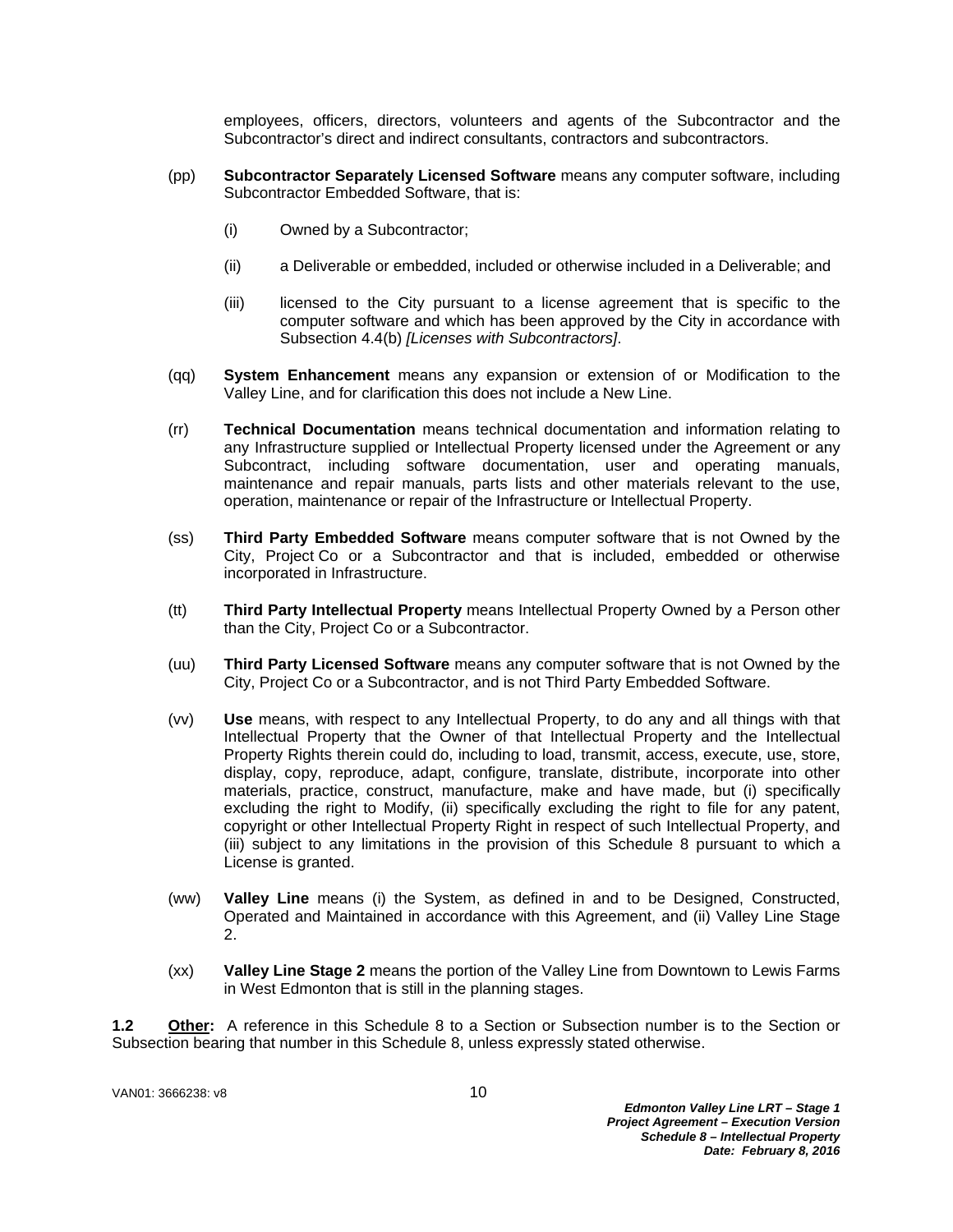**1.3 Subcontractor:** For the purposes of this Schedule 8, Subcontractors shall be deemed to include Subcontractors and the Project Contractors.

# **2. SUMMARY OF OWNERSHIP AND LICENSES**

2.1 **Summary Table:** The following is a summary of the Ownership and Licenses granted in respect of each category of Intellectual Property referred to in this Schedule 8.

| <b>IP Category</b>                                                                                                                                                                         | <b>City</b>                                                                                                      | <b>Project Co</b>                            | Subcontractor                                                               |
|--------------------------------------------------------------------------------------------------------------------------------------------------------------------------------------------|------------------------------------------------------------------------------------------------------------------|----------------------------------------------|-----------------------------------------------------------------------------|
| <b>City Intellectual Property</b>                                                                                                                                                          | Ownership                                                                                                        | License to Use and<br>Modify for the Project | License to Use and<br>Modify for the Project                                |
| Project Co Intellectual<br>Property (including<br>Project Co Licensed<br>Software and Source<br>Materials therefor, but<br>excluding Project Co<br><b>Embedded Software)</b>               | License to Use for the<br>System                                                                                 | Ownership                                    | License to Use and<br>Modify for the Project (if                            |
|                                                                                                                                                                                            | License to Modify to the<br>extent Source Materials<br>are provided, not<br>required or released<br>from escrow. |                                              | required for<br>Subcontractor's work)                                       |
|                                                                                                                                                                                            | License to Reverse<br>Engineer                                                                                   |                                              |                                                                             |
| Project Co Embedded<br>Software and Source<br>Materials therefor                                                                                                                           | License to Use for the<br>System within the<br>Infrastructure in which it<br>is embedded                         | Ownership                                    | License to Use for the<br>Project (if required for<br>Subcontractor's work) |
|                                                                                                                                                                                            | License to Modify to the<br>extent Source Materials<br>are provided, not<br>required or released<br>from escrow. |                                              |                                                                             |
|                                                                                                                                                                                            | License to Reverse<br>Engineer                                                                                   |                                              |                                                                             |
| Subcontractor<br><b>Intellectual Property</b><br>(including Subcontractor<br>Included Software and<br>the Source Materials<br>therefor, but excluding<br>items listed separately<br>below) | License to Use for the<br>System                                                                                 | License to Use and<br>Modify for the Project | Ownership                                                                   |
|                                                                                                                                                                                            | License to Modify to the<br>extent Source Materials<br>are provided, not<br>required or released<br>from escrow. |                                              |                                                                             |
|                                                                                                                                                                                            | License to Reverse<br>Engineer if licensing<br>Subcontractor is a<br><b>Project Contractor</b>                   |                                              |                                                                             |
| Subcontractor<br><b>Embedded Software</b><br>and Source Materials<br>therefor                                                                                                              | License to Use for the<br>System within the<br>Infrastructure in which it<br>is embedded                         | License to Use and<br>Modify for the Project | Ownership                                                                   |
|                                                                                                                                                                                            | License to Modify to the                                                                                         |                                              |                                                                             |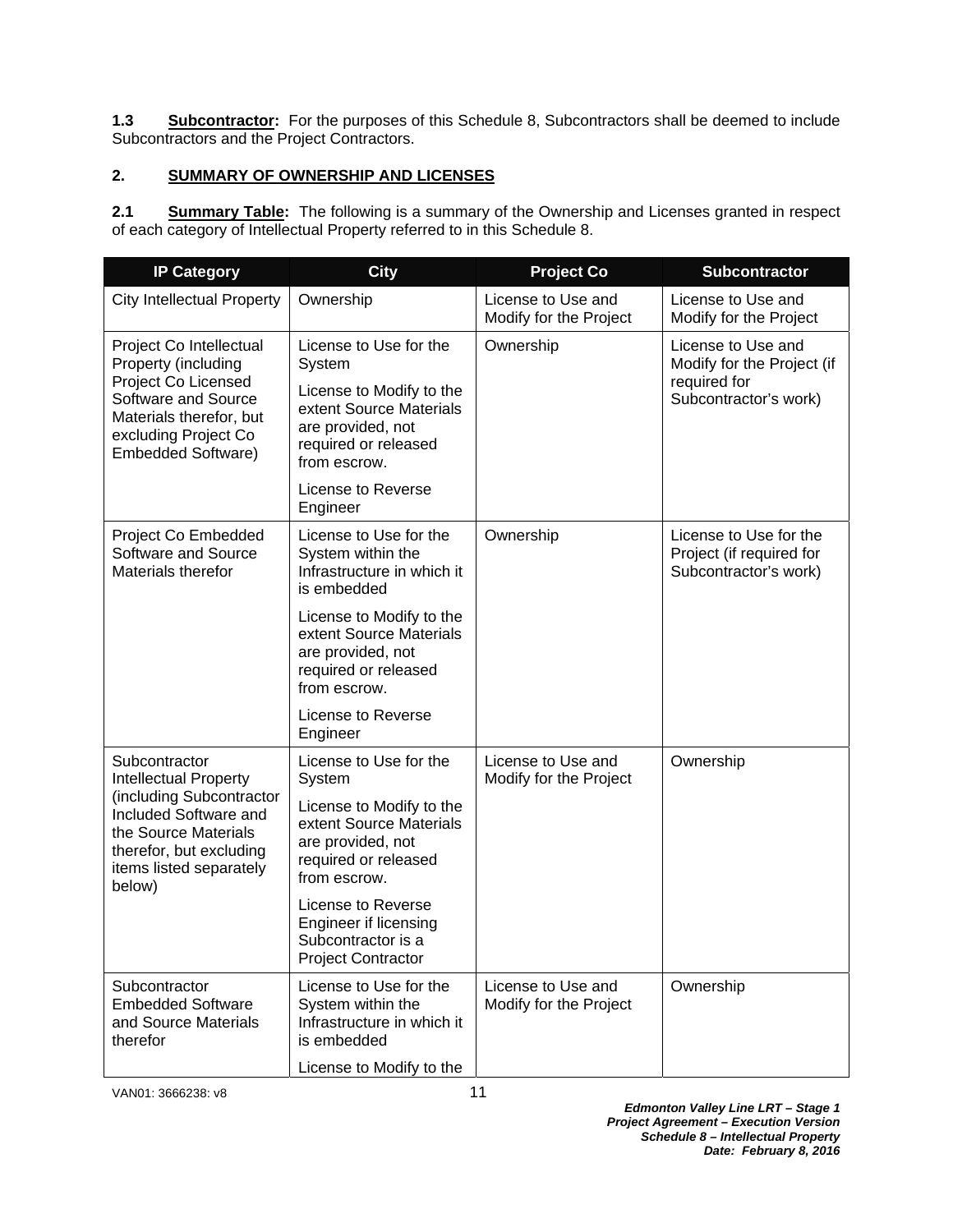| <b>IP Category</b>                                                       | <b>City</b>                                                                                                      | <b>Project Co</b>                                                                            | <b>Subcontractor</b>                                                                         |
|--------------------------------------------------------------------------|------------------------------------------------------------------------------------------------------------------|----------------------------------------------------------------------------------------------|----------------------------------------------------------------------------------------------|
|                                                                          | extent Source Materials<br>are provided, not<br>required or released<br>from escrow.                             |                                                                                              |                                                                                              |
|                                                                          | License to Reverse<br>Engineer if licensing<br>Subcontractor is a<br><b>Project Contractor</b>                   |                                                                                              |                                                                                              |
| Subcontractor<br>Separately Licensed<br>Software                         | License to Use for the<br>System as per the<br>applicable license<br>agreement                                   | License to Use for the<br>Project as per the<br>applicable license<br>agreement              | Ownership                                                                                    |
| Source Materials for<br>Subcontractor<br>Separately Licensed<br>Software | License to Use and<br>Modify for the System<br>upon release from<br>escrow                                       | Not applicable                                                                               | Ownership                                                                                    |
|                                                                          | License to Reverse<br>Engineer if licensing<br>Subcontractor is a<br><b>Project Contractor</b>                   |                                                                                              |                                                                                              |
| Project Intellectual<br>Property                                         | License to Use for the<br>System                                                                                 | Ownership                                                                                    | License to Use and<br>Modify for the Project (if                                             |
|                                                                          | License to Modify to the<br>extent Source Materials<br>are provided, not<br>required or released<br>from escrow. |                                                                                              | required for<br>Subcontractor's work)                                                        |
|                                                                          | License to Reverse<br>Engineer                                                                                   |                                                                                              |                                                                                              |
| Design Data                                                              | Unless otherwise<br>agreed, License to Use<br>and Modify for the<br>System                                       | Unless otherwise<br>agreed, Ownership                                                        | License to Use and<br>Modify for the Project (if<br>required for<br>Subcontractor's work)    |
| Third Party Intellectual<br>Property                                     | Subject to third party<br>License agreement,<br>License to Use and<br>Modify for the System                      | Subject to third party<br>License agreement,<br>License to Use and<br>Modify for the Project | Subject to third party<br>License agreement,<br>License to Use and<br>Modify for the Project |

**2.2 Conflicts:** In the event of any conflict between the summary table in Section 2.1 *[Summary Table]* and any other provision of this Schedule 8, the latter provision will govern.

# **3. OWNERSHIP**

**3.1** Project Co: Subject to this Schedule 8, as between the Parties, Project Co will be and remain the sole Owner of the Project Co Intellectual Property, provided that nothing in this Schedule 8 will transfer to Project Co any Ownership of, or grant to Project Co any right in respect of, City Intellectual Property used in the creation or development of or that is embodied, incorporated, embedded, otherwise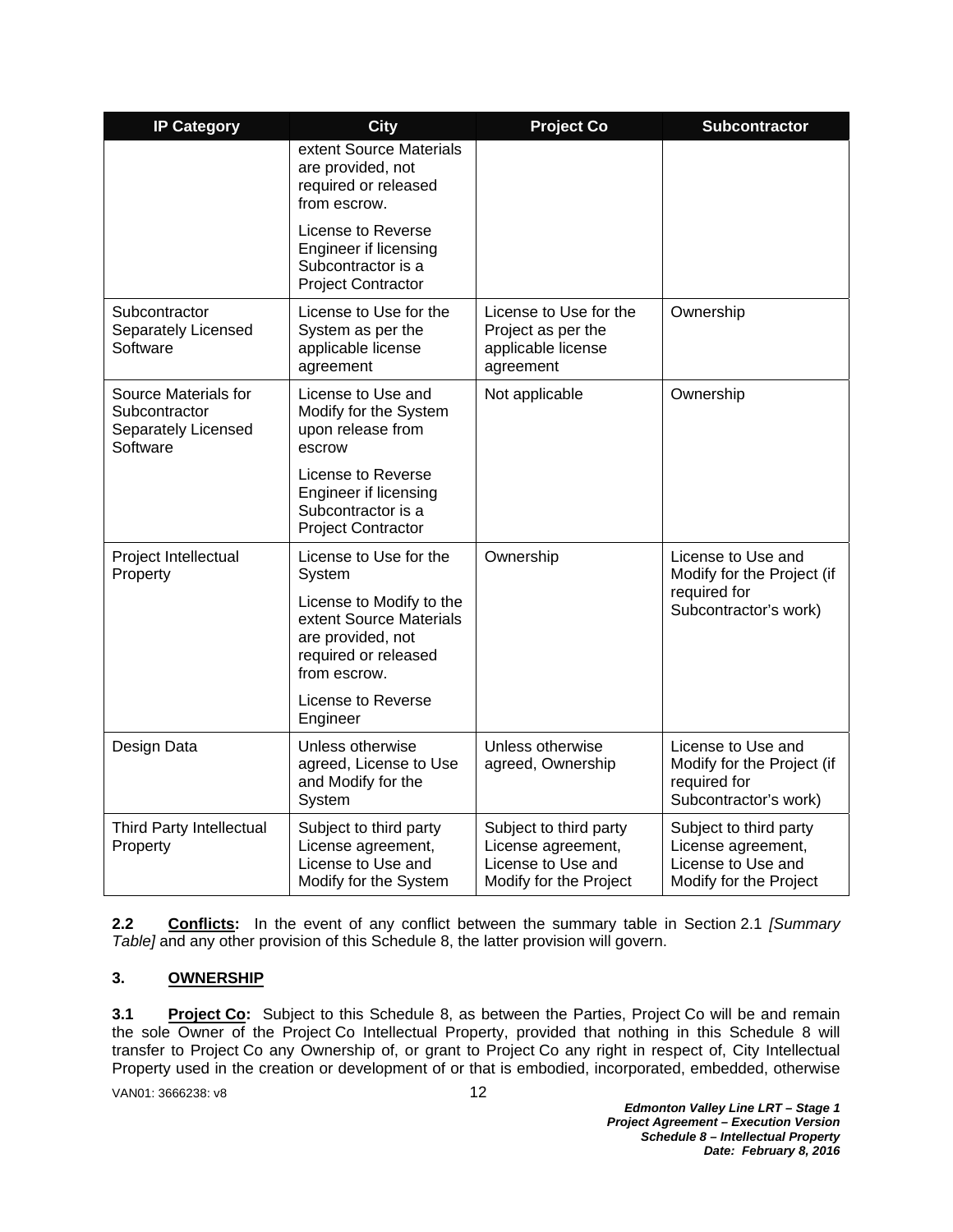included or illustrated in any Project Co Intellectual Property, except for the Licenses granted under Section 4.1 *[License by City to Project Co]*.

**3.2 City:** Subject to this Schedule 8, as between the Parties, the City will be and remain the sole Owner of the City Intellectual Property, provided that nothing in this Schedule 8 will transfer to the City any Ownership of, or grant to the City any right in respect of, the Project Co Intellectual Property used in the creation or development of or that is embodied, incorporated, embedded, otherwise included or illustrated in any City Intellectual Property, except for the Licenses granted under Sections 4.2 *[License by Project Co to the City]*, 4.3 *[Additional City License Terms]*, 4.4 *[Licenses with Subcontractors],* 4.7 *[Escrow Agreements]* and 4.8 *[Reverse Engineering License]*.

**3.3 Subcontractor:** Subject to this Schedule 8, as between the City and Project Co, but subject to any agreement to the contrary between Project Co and any Subcontractor, each Subcontractor will be and remain the sole Owner of its Subcontractor Intellectual Property.

# **3.4 Assignments**

- (a) If, notwithstanding Sections 3.1 *[Project Co]*, 3.2 *[City]* or 3.3 *[Subcontractor]*, either Party (the **"Assignor"**) retains, acquires or owns any right, title or interest, including any Intellectual Property Rights, in or to anything that is to be Owned by another Person (the **"Assignee"**) pursuant to Sections 3.1 *[Project Co]*, 3.2 [*City]* or 3.3 *[Subcontractor]*, as applicable, (the **"Assigned Intellectual Property"**), then the Assignor will irrevocably and unconditionally assign, and for no further consideration and without any further act or formality does hereby irrevocably and unconditionally assign, to the Assignee all of the Assignor's worldwide right, title and interest in and to the Assigned Intellectual Property, including all Intellectual Property Rights therein, free and clear of all liens, claims, charges or encumbrances, but subject to any Licenses granted or required to be granted by the Assignee to the Assignor pursuant to this Schedule 8.
- (b) If and to the extent that the assignment pursuant to Subsection 3.4(a) *[Assignments]* is not effective on the date hereof or on any future date, either generally or pursuant to the laws of any jurisdiction, then any and all right, title and interest, including Intellectual Property Rights, in and to the Assigned Intellectual Property that is retained, acquired or Owned by the Assignor (collectively, the **"Held Rights"**), will be held by the Assignor for the exclusive benefit and use of the Assignee, except for any Licenses granted or required to be granted by the Assignee to the Assignor pursuant to this Schedule 8, and the Assignor will execute and deliver to the Assignee all transfers, assignments, documents and instruments as may be necessary to irrevocably and unconditionally transfer and assign to the Assignee the Held Rights, free and clear of all liens, claims, charges or encumbrances, promptly upon receipt of such transfers, assignments, documents and instruments from the Assignee, and will otherwise cooperate with the Assignee to give effect to, record and register the Assignee's Ownership of the Held Rights.
- (c) Project Co will include in each Subcontract provisions equivalent to Subsections 3.4(a) *[Assignments]* and 3.4(b) *[Assignments]* with respect to Design Data and any Modifications thereto, and will enforce those provisions against each Subcontractor to the extent necessary to ensure that the City remains at all times the sole Owner of all Design Data agreed to be Owned by the City and any Modifications thereto. If requested by the City in advance of execution of any Subcontract, Project Co will include in the Subcontract a provision making the City an express third party beneficiary of the provisions in the Subcontract that are equivalent to Subsections 3.4(a) *[Assignments]* and 3.4(b) *[Assignments]* in respect of Design Data and Modifications thereto, with the right to enforce those provisions against the Subcontractor.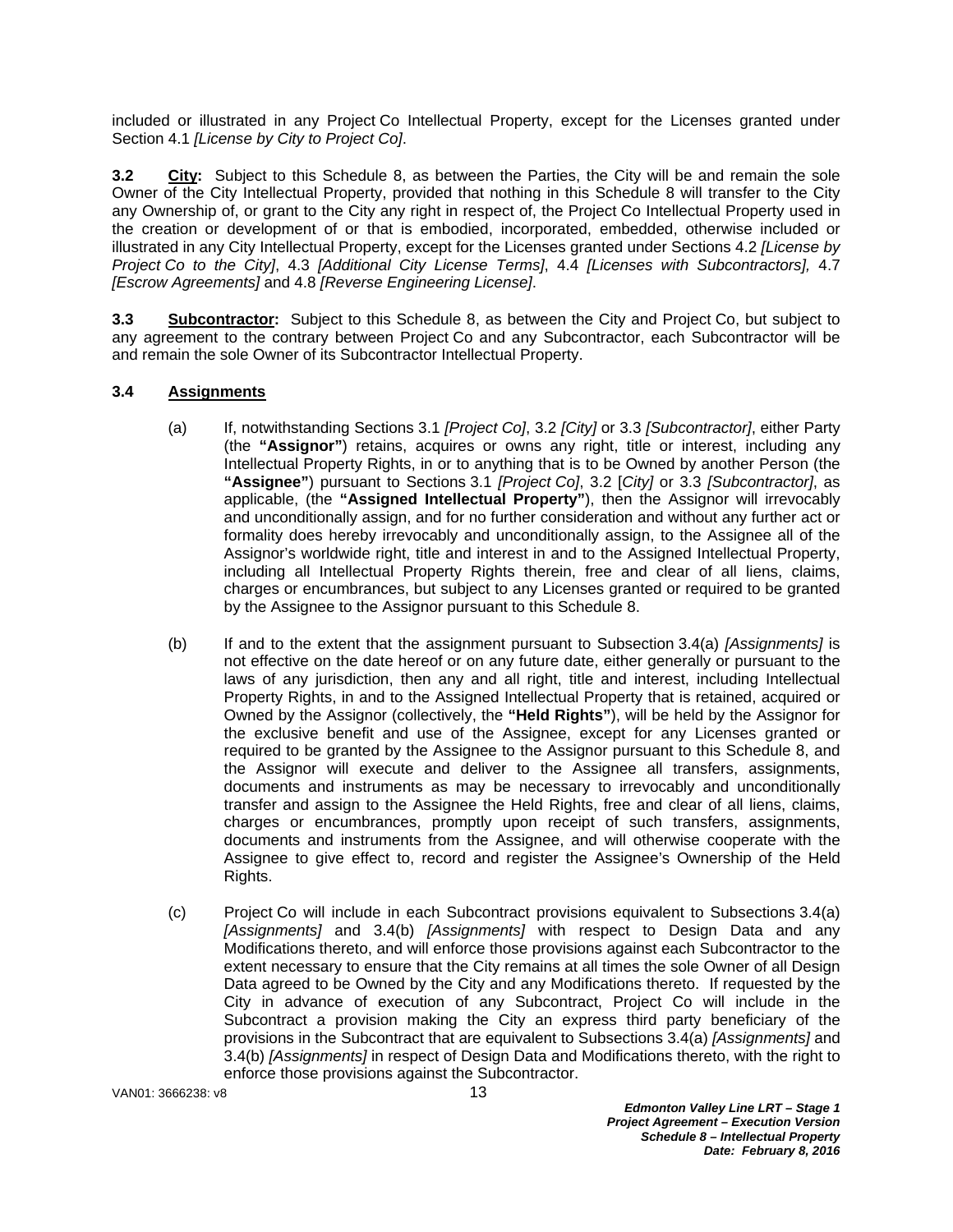(d) Project Co will use reasonable efforts to include in each Subcontract provisions equivalent to Subsections 3.4(a) *[Assignments]* and 3.4(b) *[Assignments]* with respect to City Intellectual Property (excluding Design Data) and any Modifications thereto, and will enforce those provisions against each Subcontractor to the extent included in the relevant Subcontract and to the extent necessary to ensure that the City remains at all times the sole Owner of all City Intellectual Property (excluding Design Data) and any Modifications thereto. If requested by the City in advance of execution of any Subcontract, Project Co will include in the Subcontract a provision making the City an express third party beneficiary of the provisions in the Subcontract that are equivalent to Subsections 3.4(a) *[Assignments]* and 3.4(b) *[Assignments]* in respect of City Intellectual Property (excluding Design Data) and Modifications thereto, with the right to enforce those provisions against the Subcontractor. If the Subcontract for any Subcontractor does not include the provisions specified in this Subsection 3.4(d), then notwithstanding Subsection 4.1(b), Project Co will not permit that Subcontractor or any of its Subcontractor Personnel to Modify City Intellectual Property.

**3.5 Personnel:** The City and Project Co will, and Project Co will include in each Subcontract an obligation of each Subcontractor to, ensure that their respective Personnel will by duly executed written agreement or by operation of law, irrevocably and unconditionally:

- (a) sell, assign and transfer to the party by which each Personnel is employed or engaged all right, title and interest, including all Intellectual Property Rights, that the Personnel may have in or to any and all Intellectual Property referred to in this Schedule 8 and all Modifications thereto, such that the agreements as to Ownership of Intellectual Property pursuant to Sections 3.1 *[Project Co]*, 3.2 *[City]* and 3.3 *[Subcontractor]* and the assignments by each of the City and Project Co pursuant to Section 3.4 *[Assignments]*, and by each Subcontractor pursuant to its Subcontract, include all right, title and interest, including all Intellectual Property Rights, of its Personnel; and
- (b) waive all non-transferable rights, including moral rights, to the extent permissible under the governing law, that each Personnel has or may have in any Intellectual Property assigned by the Personnel pursuant to Subsection 3.5(a) *[Personnel]* in favour of the assignee and its successors, assigns and licensees, including the City.

**3.6 Residuals:** Notwithstanding any other provision of the Agreement to the contrary, Project Co and each Subcontractor and their respective Personnel will be free to use and employ their general skills, know-how and expertise, and to use, disclose and employ any generalized ideas, concepts, know-how, methods, techniques or skills gained or learned during the course of the Project and any services performed hereunder, provided that:

- (a) Project Co and each Subcontractor will, and will require their respective Personnel to, not disclose or use the City's Confidential Information except as expressly permitted pursuant to the terms of the Agreement; and
- (b) nothing in this Section 3.6 will be deemed to grant to Project Co, any Subcontractor, any Project Co Personnel or Subcontractor Personnel or any other Person any right or license in respect of any City Intellectual Property or any Intellectual Property Rights therein.

**3.7 Ownership of Tangible Deliverables:** The City will own, and Project Co will transfer or cause to be transferred to the City, ownership of all right, title and interest in and to all Deliverables, provided that ownership of a Deliverable does not constitute ownership of any Intellectual Property embodied, embedded or otherwise included in the Deliverable or any Intellectual Property Rights in the Deliverable,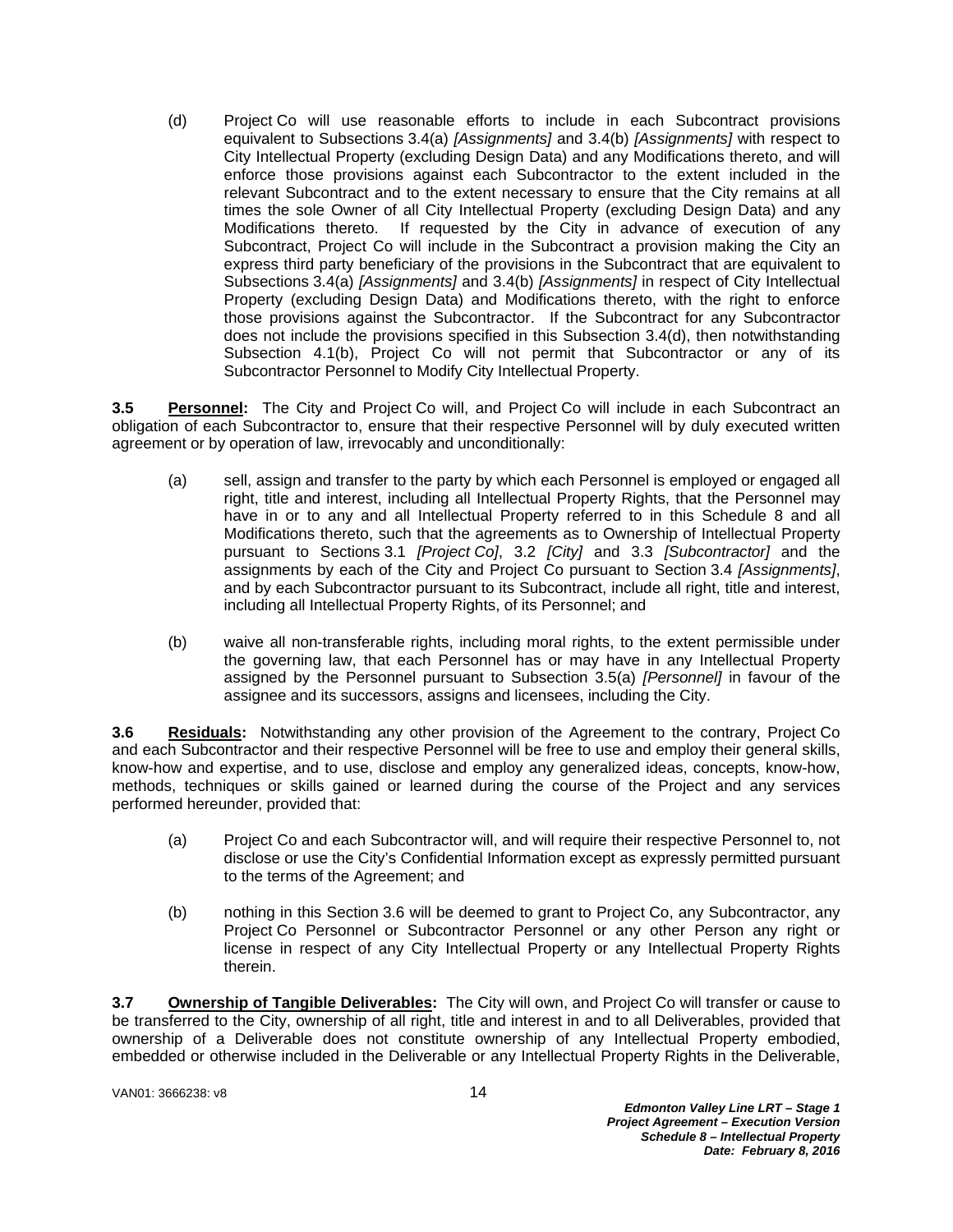all of which will be governed by the provisions of Sections 3.1 *[Project Co]*, 3.2 *[City]*, 3.3 *[Subcontractor]* and 3.4 *[Assignments]* and subject to the licenses in Section 4 *[Licenses]*.

**3.8 Use and Modification of Design Data:** Notwithstanding the Ownership by Project Co or the City of the Design Data, the City agrees that the City will not, nor will the City permit any other Person to, Use or Modify the Design Data other than for the Permitted Purposes, without the prior written consent of Project Co.

# **4. LICENSES**

# **4.1 License by City to Project Co**

- (a) Subject to Subsection 4.1(g), the City hereby grants and agrees to grant to Project Co a royalty free, fully paid-up, limited License to Use and Modify City Intellectual Property for the sole purpose of and only to the extent necessary for the performance by Project Co of the Project Work and Project Co's obligations under the Agreement, including any warranty obligations thereunder.
- (b) Subject to Subsections 3.4(d) and 4.1(g), Project Co may sublicense its rights under the License granted in Subsection 4.1(a) to any Subcontractor for the sole purpose of and only to the extent necessary for the performance by that Subcontractor of the Subcontractor's obligations under its Subcontract, including any warranty obligations thereunder.
- (c) Except as provided in Subsection 4.1(b), Project Co may not transfer, assign, sublicense or otherwise dispose of the License granted under Subsection 4.1(a) without the express prior written consent of the City, which consent may be given or refused by the City in its absolute and unfettered discretion.
- (d) Project Co may provide and disclose, and permit Subcontractors to provide and disclose, City Intellectual Property and all related information and documentation (including Confidential Information) to any of their respective Personnel involved in the performance of the Project Work, provided that Project Co and each Subcontractor will be responsible for anything done or failed to be done by any of their respective Personnel or other Person to whom they provide and disclose City Intellectual Property, including a breach by any of their respective Personnel or other Person of Project Co's obligations of confidentiality in respect of any Confidential Information that is or is part of City Intellectual Property.
- (e) Project Co may make, and permit Subcontractors to make, copies of City Intellectual Property as may be reasonably necessary for Use and Modification of the City Intellectual Property in accordance with the License granted pursuant to Subsection 4.1(a) and sublicenses granted pursuant to Subsection 4.1(b). All copies of City Intellectual Property will be Owned by City and licensed to Project Co and sublicensed to Subcontractors pursuant to Subsections 4.1(a) and 4.1(b). Except as permitted by Subsections 4.1(a) and 4.1(b) and this Subsection 4.1(e), the Licensee will not copy, Modify, disassemble, reverse engineer, decompile, translate or otherwise obtain or create the source code for any City Intellectual Property.
- (f) Project Co will not, and will require the Subcontractors to not, remove from any City Intellectual Property any markings or notices with respect to the ownership thereof, copyright therein or the confidentiality thereof.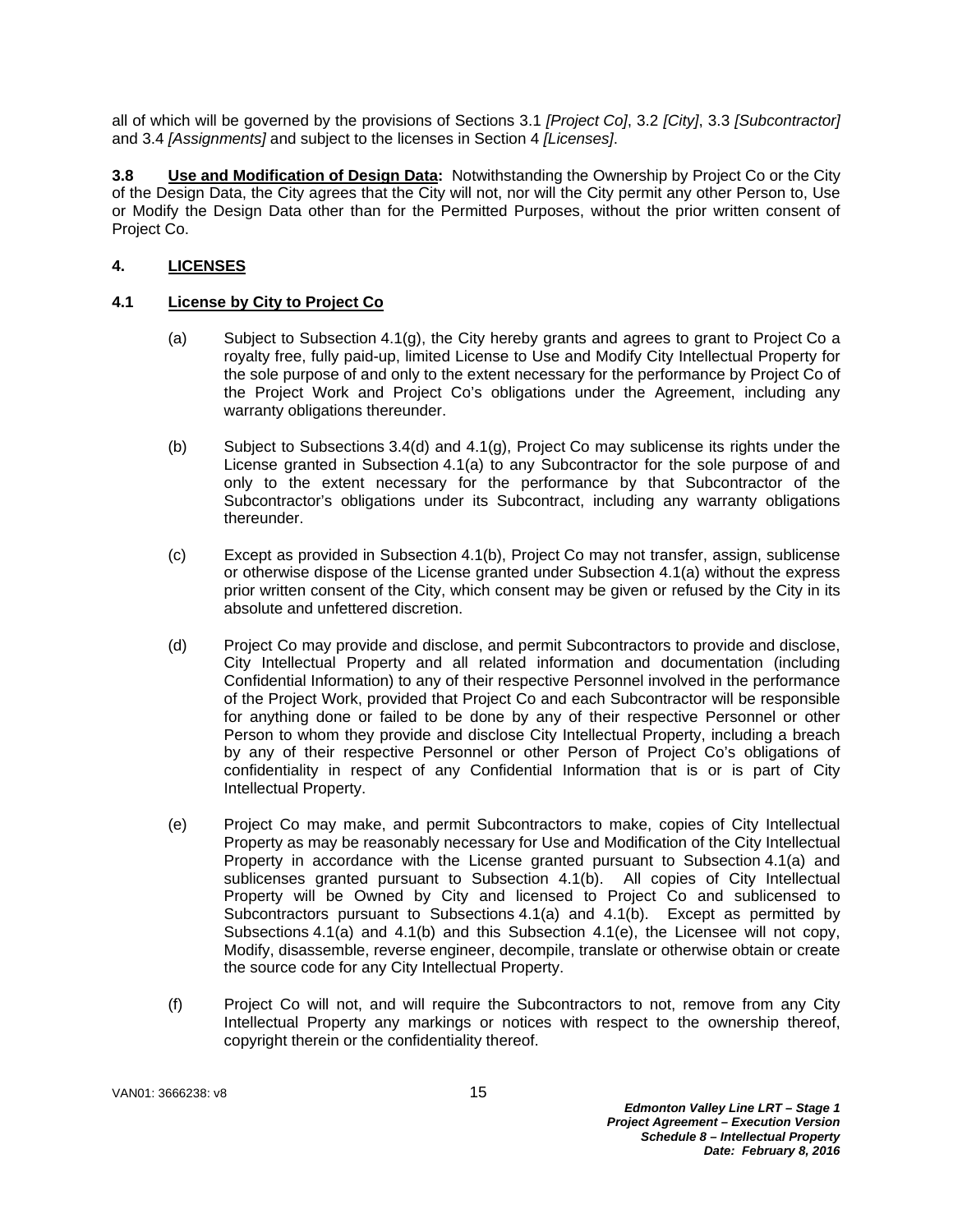- (g) If any City Intellectual Property consists of or contains Third Party Intellectual Property, the rights granted to Project Co pursuant to Subsections 4.1(a) and 4.1(b) will be subject to the terms and conditions of the license agreement between the City and the licensor of the Third Party Intellectual Property. The City will provide to Project Co a copy of any applicable third party license agreement (which may be redacted as to financial and other terms not relevant to use of the Third Party Intellectual Property by Project Co and Subcontractors), or where prohibited from doing so by obligations of confidentiality to the third party licensor, a summary of the obligations, limitations and restrictions applicable to use of the Third Party Intellectual Property by Project Co and Subcontractors. Project Co will comply, and will require each Subcontractor to comply, with the terms and conditions of any applicable third party license agreement (as set out in the copy or summary of the third party license agreement provided by the City to Project Co) to the extent applicable to Project Co and the Subcontractor. If requested by the City, Project Co will, and will require any Subcontractor to, execute and deliver to the City and the third party licensor an agreement that includes reasonable terms for the protection of the confidentiality of the Third Party Intellectual Property and an acknowledgement of the third party licensor's ownership thereof. If Project Co or its Subcontractors are unable to, or will incur material additional costs in order to, comply with any applicable third party license agreement, or if Project Co or its Subcontractors refuse to enter into an agreement with the third party licensor on the terms contemplated in the preceding sentence, the Project Work will be altered through a Change pursuant to Schedule 13 *[Changes]* to permit Project Co and its Subcontractors to comply with the third party license agreement and to address the additional costs of compliance, or to exclude the use of the Third Party Intellectual Property that is licensed under the third party license agreement.
- (h) The License granted to Project Co under Subsection 4.1(a) will terminate upon the completion or termination of the Project Work, including Project Co's warranty obligations. Each sublicense granted by Project Co to a Subcontractor under Subsection 4.1(b) will terminate upon the completion or termination of the services being performed by the Subcontractor under the applicable Subcontract, including the Subcontractor's warranty obligations.

# **4.2 License by Project Co to the City**

- (a) Project Co hereby grants and agrees to grant to the City a License to:
	- (i) Use:
		- (A) Project Co Intellectual Property (including Project Co Licensed Software and Project Co Embedded Software, but excluding Design Data that forms part of the Project Co Intellectual Property) that is Delivered, provided that the Use of Project Co Embedded Software will be limited to Use as part of and for the Use of the Infrastructure in which the Project Co Embedded Software is included, embedded or otherwise incorporated; and
		- (B) Subcontractor Intellectual Property (including Subcontractor Included Software and Subcontractor Embedded Software, but excluding Subcontractor Separately Licensed Software) that is Delivered, provided that the Use of Subcontractor Embedded Software will be limited to Use as part of and for the Use of the Infrastructure in which the Subcontractor Embedded Software is included, embedded or otherwise incorporated;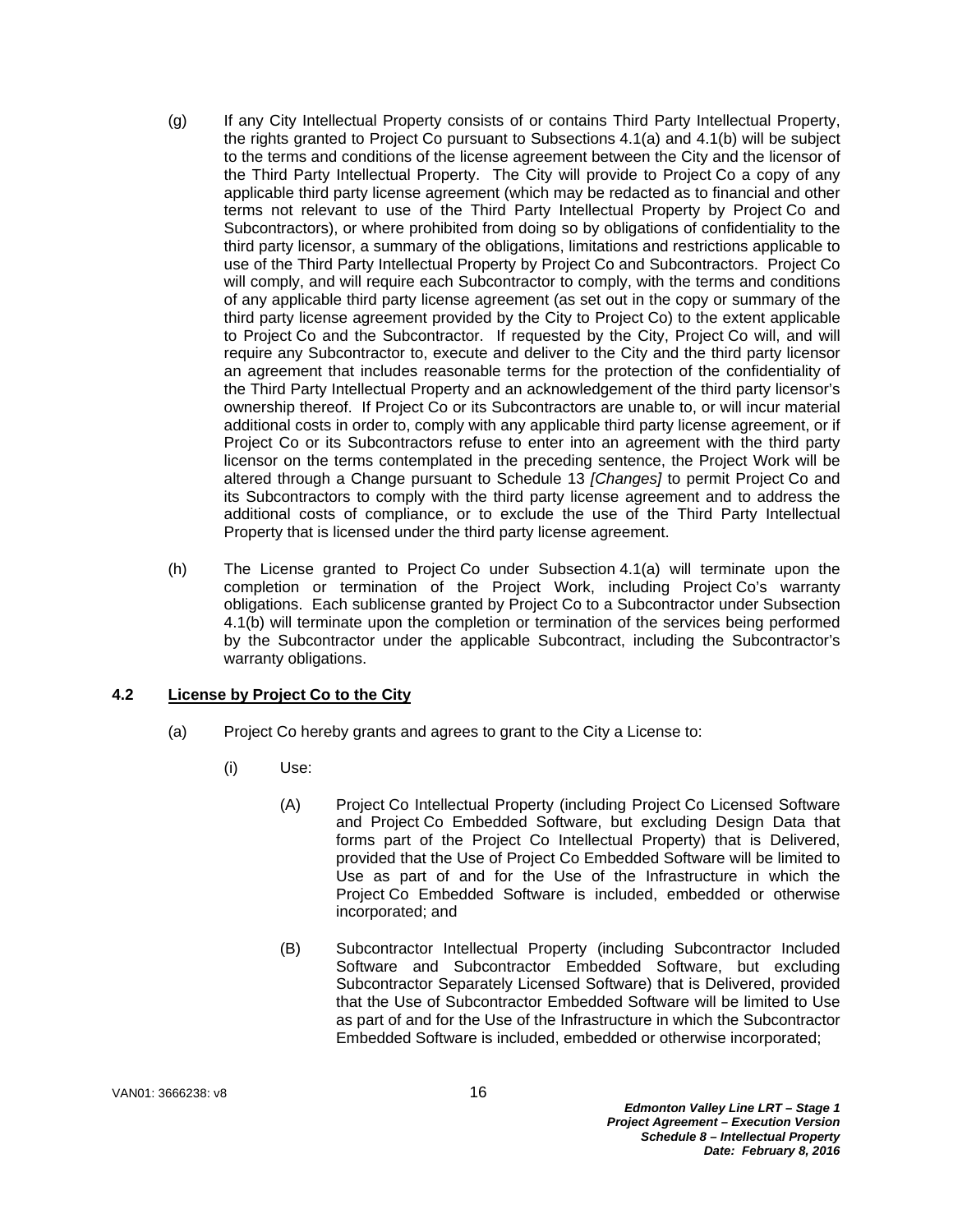- (ii) subject to Subsections  $4.2(c)$ ,  $4.2(d)$  and  $4.2(e)$  and Section 4.7, Modify:
	- (A) Project Co Intellectual Property (including Project Co Licensed Software and Project Co Embedded Software, but excluding Design Data that forms part of the Project Co Intellectual Property) that is Delivered;
	- (B) Subcontractor Intellectual Property (including Subcontractor Included Software and Subcontractor Embedded Software, but excluding Subcontractor Separately Licensed Software) that is Delivered;
- (iii) Use and Modify Design Data that forms part of the Project Co Intellectual Property;

for the Permitted Purposes. The City will not Use or Modify any Project Co Intellectual Property or Subcontractor Intellectual Property except as expressly permitted by this Schedule 8 or any other provision of the Project Agreement.

- (b) Subject to Subsections 4.2(c) and 4.2(d) and Section 4.7, the Licenses granted pursuant to Subsection 4.2(a) in respect of Project Co Licensed Software, Project Co Embedded Software, Subcontractor Included Software and Subcontractor Embedded Software apply to the only object code versions thereof.
- (c) To the extent that the ability of the City to Modify any Licensed Intellectual Property is dependent upon access to Escrow Materials for that Licensed Intellectual Property, the City will not exercise its right to Modify that Licensed Intellectual Property pursuant to Subsection 4.2(a)(ii):
	- (i) unless and until the City has obtained those Escrow Materials pursuant to Section 4.7 *[Escrow Agreements]* and the applicable Escrow Agreement, upon which the License granted in respect of those Source Materials pursuant to Subsection 4.7(e) *[Escrow Agreements]* will also apply; or
	- (ii) except as provided in Section 4.8 *[Reverse Engineering License]*.
- (d) If all or any part of the Source Materials for any Licensed Intellectual Property are included with the Licensed Intellectual Property when Delivered to the City pursuant to the Project Contract ("**Included Source Materials**"), the License granted pursuant to Subsection 4.2(a)(ii) will include the License to:
	- (i) Modify the Licensed Intellectual Property to the extent possible and permissible using the Included Source Materials for the Permitted Purposes;
	- (ii) Use and Modify the Included Source Materials to enable the City to Use and Modify the Licensed Intellectual Property to which the Included Source Materials relate for the Permitted Purposes;
	- (iii) where the Licensed Intellectual Property is Project Co Licensed Software, Project Co Embedded Software, Subcontractor Included Software and Subcontractor Embedded Software, recompile versions of that software from the Included Source Materials, which recompiled versions will be deemed to form part of that software and be subject to the terms of this Schedule 8; and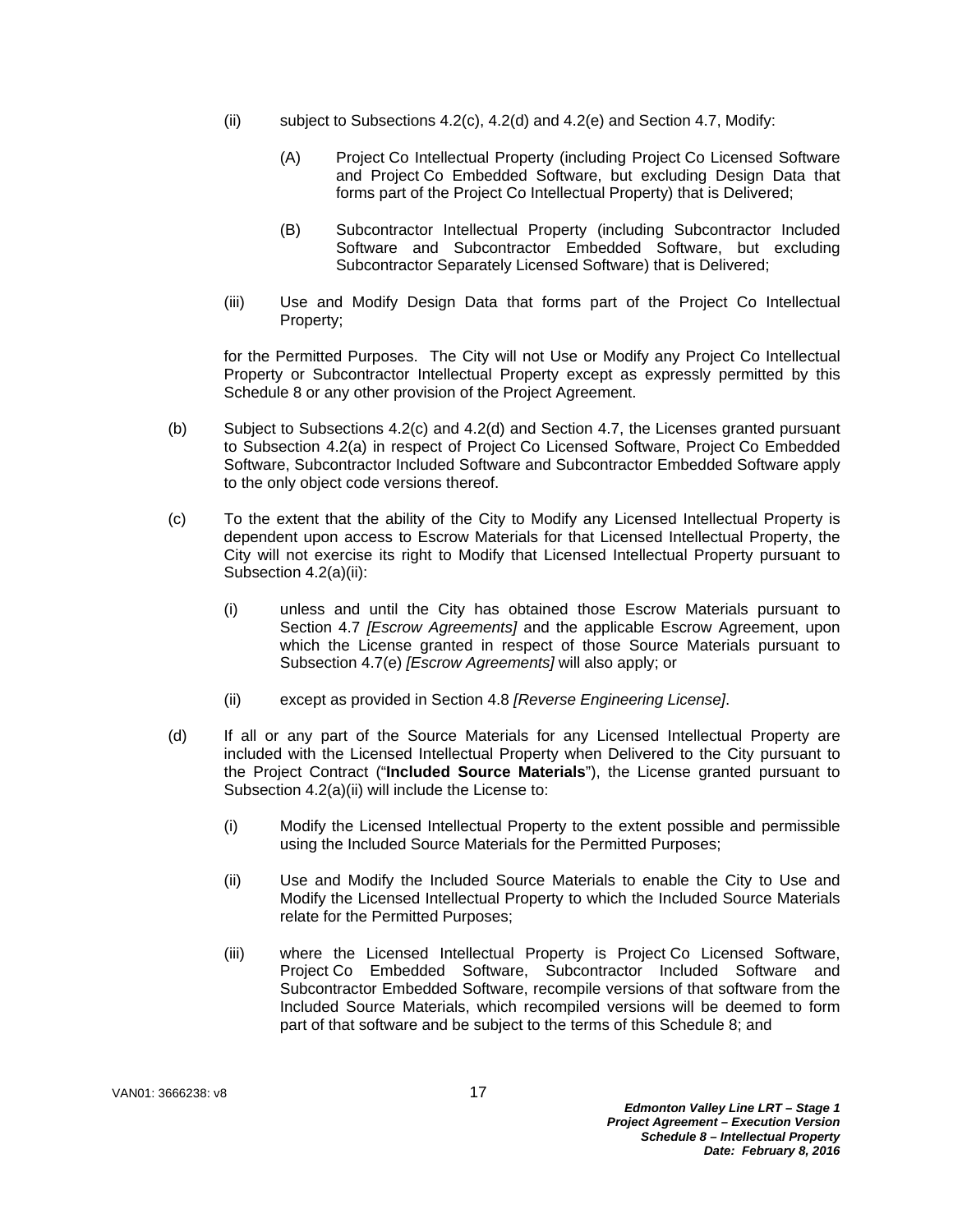- (iv) disclose the Included Source Materials, or any part thereof, only to City Personnel as reasonably required for the purposes provided for in Subsections 4.2(d)(i), 4.2(d)(ii) and 4.2(d)(iii), provided that the City Personnel to whom Included Source Materials are disclosed are bound by obligations of confidentiality in respect of the Included Source Materials disclosed to them, the breach of which will constitute a breach by the City of its obligations of confidentiality in respect of the Included Source Materials.
- (e) The City agrees that:
	- (i) during the Term, it will not exercise its rights under any License, including its right to Use and Modify any Licensed Intellectual Property, in a manner that would violate any other provision of the Project Agreement or interfere with the ability of Project Co or any Subcontractor to carry out the Project Work or violate or otherwise adversely affect any safety certifications relating to the System, except as may be necessary to protect the System and the City's rights under the Project Agreement or to mitigate any loss to the City where Project Co or any Subcontractor is in breach of the Project Agreement, a Subcontract, any other agreement relating to the Project or the System or Applicable Law;
	- (ii) Project Co and the Subcontractors will be released from their warranty obligations under the Project Agreement and the Subcontracts to the extent that any breach of warranty results from a Modification made by or on behalf of the City; and
	- (iii) any Direct Losses incurred by Project Co or a Project Co Person caused by the City in the exercise of its right to Use and Modify any Licensed Intellectual Property shall constitute a Relief Event. This covenant shall survive the termination of the Project Agreement.
- (f) If pursuant to Subsection 4.2(a) and by virtue of the definition of Delivered in Subsection 1.1(e) *[Definitions],* the City is granted a License in respect of any Project Co Intellectual Property or Subcontractor Intellectual Property that is not a Deliverable or incorporated, embedded or otherwise included in any Deliverable or the System, Project Co will, or will cause the applicable Subcontractor to, physically supply and deliver to the City the Project Co Intellectual Property and Subcontractor Intellectual Property that falls within the definition of Delivered but has not previously been physically supplied and delivered to the City, together with all related Technical Documentation as may be necessary for the City to Use and Modify that Project Co Intellectual Property and Subcontractor Intellectual Property in accordance with the Licenses granted herein.
- (g) Project Co will in respect of the Project Co Intellectual Property and any Included Source Materials therefor, and will cause each Subcontractor in respect of its Subcontractor Intellectual Property and any Included Source Materials therefor, to provide to the City sufficient training and consulting services to ensure that the City is able to carry out all Equivalent Activities and Permitted Purposes in respect of the Project Co Intellectual Property and the Subcontractor Intellectual Property, excluding Equivalent Activities and Permitted Purposes that require access to and Use and Modification of Escrow Materials other than the Included Source Materials. If directed by the City, Project Co will, and will cause each Project Contractor to, provide the training and consulting services directly to an Alternative Operator. In addition, Project Co will, and will cause each Project Contractor to, disclose and provide to the City and any Alternative Operator specified by the City all trade secrets, know-how, documentation and other information of any kind whatsoever within their possession or control as may be necessary for the City and an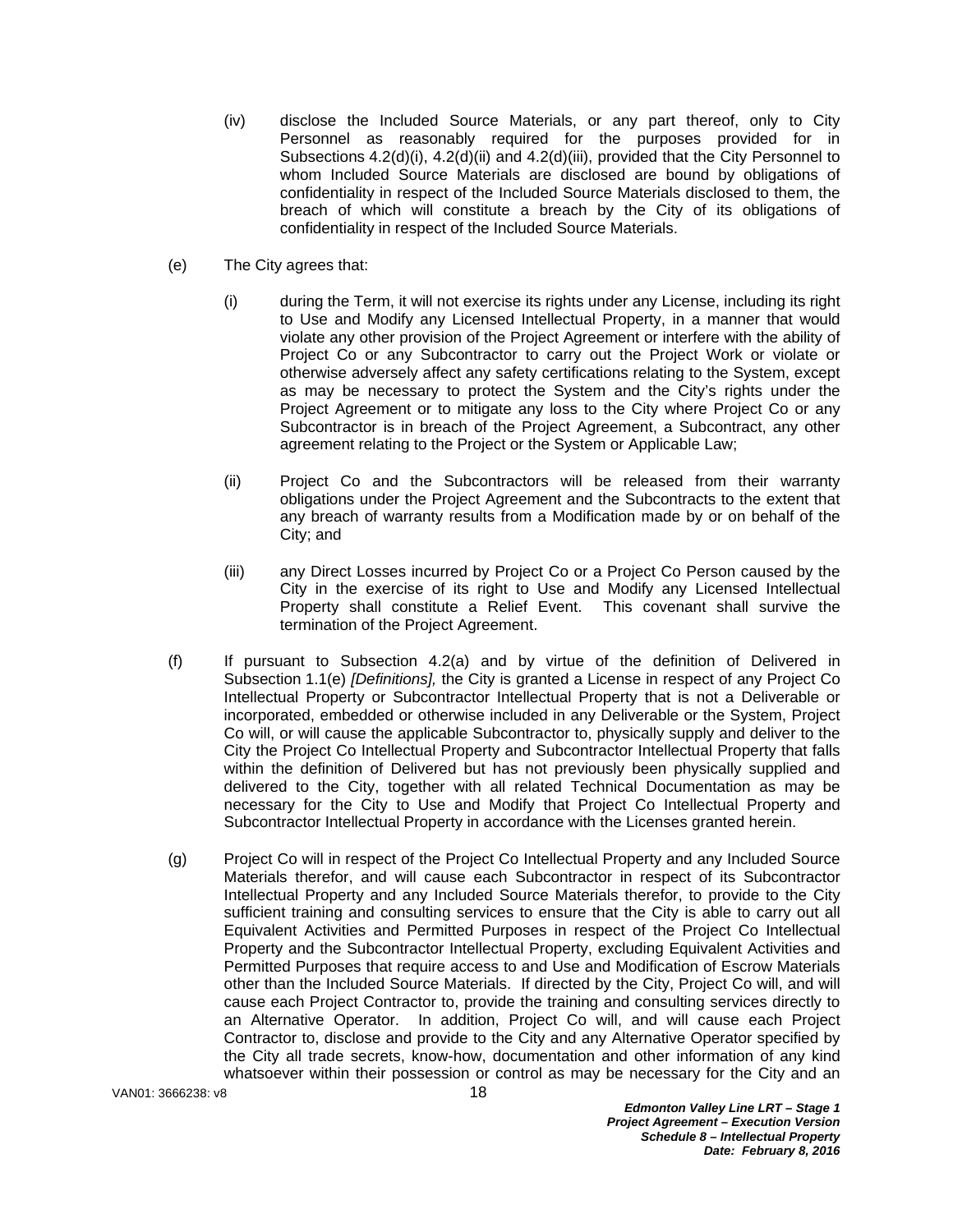Alternative Operator to carry out all Equivalent Activities and Permitted Purposes in respect of the Project Co Intellectual Property and the Subcontractor Intellectual Property, excluding any of the foregoing that form part of Escrow Materials.

### **4.3 Additional City License Terms**

- (a) Each License granted pursuant to Sections 4.2 *[License by Project Co to the City]* and 4.8 *[Reverse Engineering License]* is irrevocable, perpetual, royalty free, fully paid-up, and permits Use by the Licensee on an enterprise basis without restriction or limitation as to users (whether by number, identity or otherwise), location, authorized system or otherwise, as part of the System. Without limiting the generality of the foregoing, each License granted pursuant to Sections 4.2 *[License by Project Co to the City]* and 4.8 *[Reverse Engineering License]* will survive the expiry or termination of the Term and the Agreement.
- (b) Each License granted pursuant to Sections 4.2 *[License by Project Co to the City]* and 4.8 *[Reverse Engineering License]* may be transferred, assigned, sublicensed and otherwise disposed of by the Licensee subject to and in accordance with the Agreement, provided that the Licenses in respect of Project Co Embedded Software and Subcontractor Embedded Software may only be transferred together with the Infrastructure in which that software is included, embedded or otherwise incorporated.
- (c) Except as provided in Subsection 4.3(d), Project Co will not be entitled to terminate or rescind any License granted under Sections 4.2 *[License by Project Co to the City]* and 4.8 *[Reverse Engineering License]*, and if the Licensee commits any breach of or default under this Schedule 8, whether material or not and whether that breach or default is or is not capable of being remedied, Project Co's rights and remedies in respect of that breach or default will be limited to those rights and remedies other than termination or rescission of the Licenses granted under Sections 4.2 *[License by Project Co to the City]* and 4.8 *[Reverse Engineering License]* that may exist at law or in equity, it being acknowledged by Project Co that the Licenses granted under Sections 4.2 *[License by Project Co to the City]* and 4.8 *[Reverse Engineering License]* are perpetual and irrevocable. No breach of or default under this Schedule 8 by the Licensee will constitute a repudiation by the Licensee of the Licenses granted under Sections 4.2 *[License by Project Co to the City]* and 4.8 *[Reverse Engineering License]*. For greater certainty, nothing in this Subsection 4.3(c) restricts or limits Project Co's remedies of damages or injunctive relief to compensate for or restrain any breach of the provisions of this Schedule 8.
- (d) If Project Co obtains an order (a "**License Breach Order**") from an arbitrator or court of competent jurisdiction pursuant to Schedule 20 [Dispute Resolution Procedure] pursuant to which:
	- $(i)$  it is determined that a Licensee has committed a breach of Subsection 4.2(a) *[License by Project Co to the City]* or 4.7(e) *[Escrow Agreements]* in respect of any Licensed Intellectual Property (the "**Determined Breach**"); and
	- (ii) it is ordered that the Licensee cease the Determined Breach;

and if the Licensee has not ceased the Determined Breach within thirty (30) days after the date on which the License Breach Order was delivered to the Licensee (with a copy to the City if the City is not the Licensee), Project Co may give notice to the Licensee (with a copy to the City if the City is not the Licensee) demanding that the Licensee comply with the License Breach Order within a further thirty (30) day period, and if the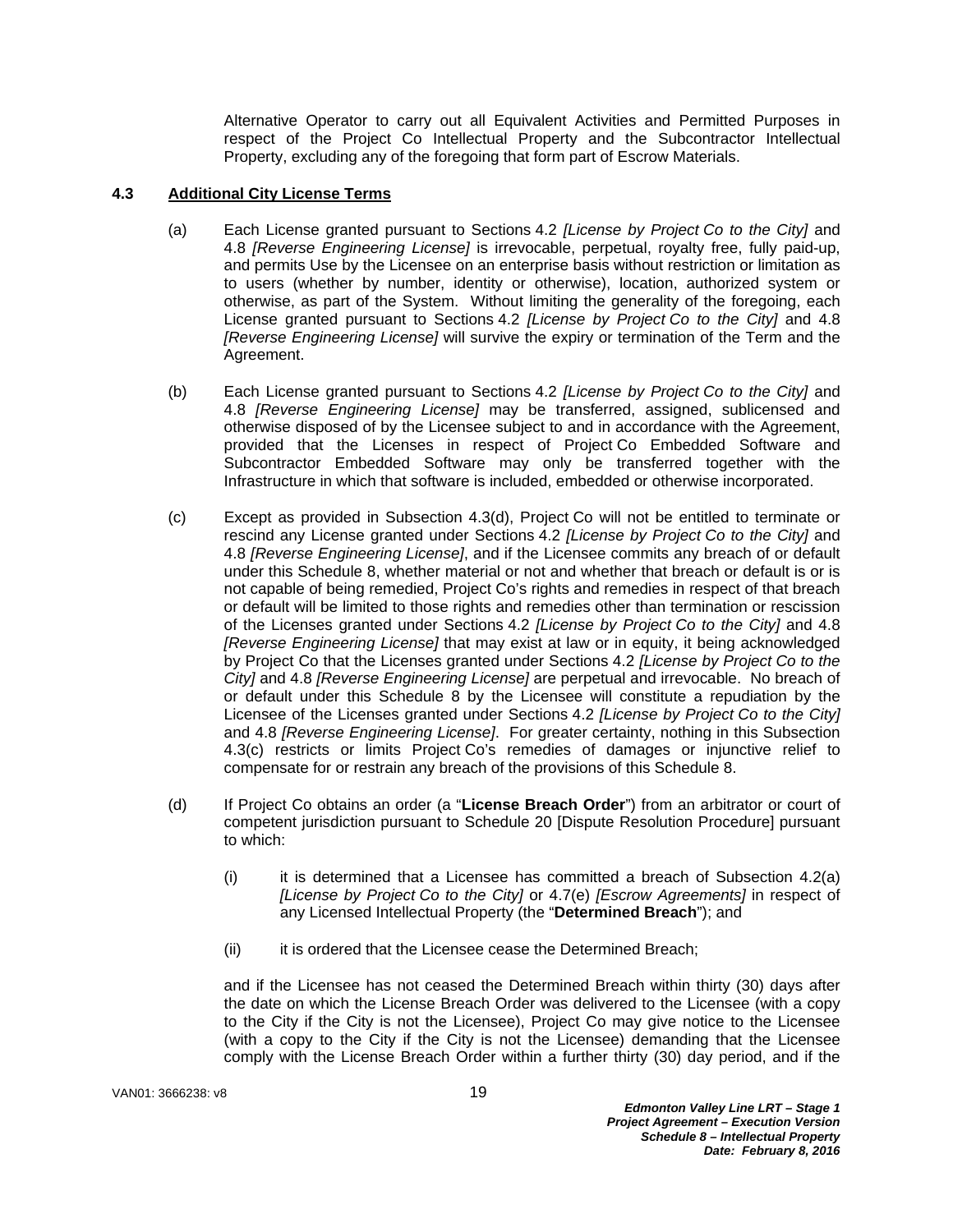Licensee does not comply with the License Breach Order within that further thirty (30) day period, Project Co may:

- (iii) if the Determined Breach is pursuant to Subsection 4.2(a) *[License by Project Co to the City]* or both Subsections 4.2(a) *[License by Project Co to the City]* and 4.7(e) *[Escrow Agreements]*, terminate the Licenses granted pursuant to Sections 4.2 *[License by Project Co to the City]* and 4.8 *[Reverse Engineering License]*, but only for the Licensed Intellectual Property in respect of which the Determined Breach occurred; or
- (iv) if the Determined Breach is pursuant to only Subsection 4.7(e) *[Escrow Agreements]*, terminate the License granted pursuant to Subsection 4.7(e) *[Escrow Agreements]*, but only for the Escrow Materials in respect of which the Determined Breach occurred.
- (e) The Licensee may provide and disclose the Licensed Intellectual Property and all related information and documentation (including Confidential Information) to any employee, contractor, subcontractor, consultant, service provider, outsourcer or other Person retained or engaged by the Licensee in connection with the Permitted Purposes, and each employee, contractor, subcontractor, service provider, outsourcer or other Person may exercise all rights to Use and Modify the Licensed Intellectual Property as may be granted by the Licensee to that Person within the scope of the Licenses granted by Project Co to the Licensee pursuant to this Schedule 8, provided that the Licensee will be responsible for anything done or failed to be done by any employee, contractor, subcontractor, service provider, outsourcer or other Person to whom the Licensee provides and discloses the Licensed Intellectual Property, including a breach by any employee, contractor, subcontractor, service provider, outsourcer or other Person of the City's obligations of confidentiality in respect of any Confidential Information that is or is part of Licensed Intellectual Property.
- (f) Each License granted pursuant to Sections 4.2 *[License by Project Co to the City]* and 4.8 *[Reverse Engineering License]* with respect to Project Co Licensed Software and Subcontractor Included Software permits Use by the Licensee in multiple environments or instances, including for training, development, testing, staging, and disaster recovery and in one or more live, production or operating environments, but only within the Permitted Purposes.
- (g) The Licensee may make copies of the Licensed Intellectual Property as may be reasonably necessary for Use and Modification of the Licensed Intellectual Property in accordance with the Licenses granted pursuant to Sections 4.2 *[License by Project Co to the City]* and 4.8 *[Reverse Engineering License]*. Subject to Section 3.7 *[Ownership of Tangible Deliverables]*, all copies of Licensed Intellectual Property will be Owned by Owner of the original Licensed Intellectual Property and licensed to the Licensee pursuant to Sections 4.2 *[License by Project Co to the City]* and 4.8 *[Reverse Engineering License]*. Except as permitted by Sections 4.2 *[License by Project Co to the City]* and 4.8 *[Reverse Engineering License]*, this Section 4.3 or the Escrow Agreement, the Licensee will not copy, Modify, disassemble, reverse engineer, decompile, translate or otherwise obtain or create the source code for any Project Co Intellectual Property, Project Co Licensed Software, Project Co Embedded Software, Subcontractor Intellectual Property, Subcontractor Included Software, Subcontractor Separately Licensed Software or Subcontractor Embedded Software.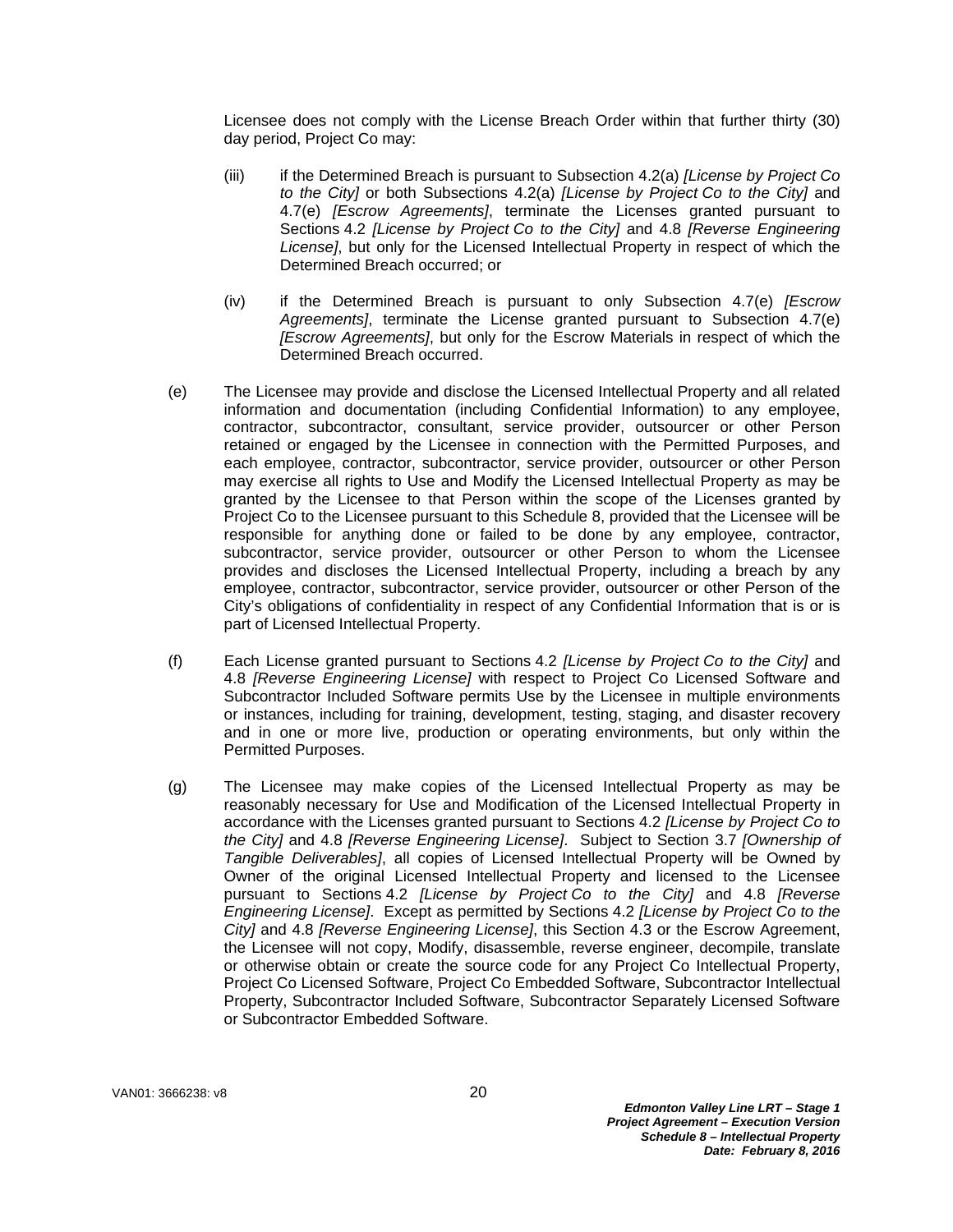- (h) The Licensee will not remove from any Licensed Intellectual Property any markings or notices with respect to the ownership thereof, copyright therein or the confidentiality thereof.
- (i) Project Co will use reasonable commercial efforts to ensure that each Deliverable and all Intellectual Property included in each Deliverable as and when delivered to the City do not contain Harmful Code, a Lock or Undisclosed Functionality. Upon notice by the City that a Deliverable or any item of Intellectual Property as delivered to the City contained Harmful Code, a Lock or Undisclosed Functionality, Project Co will promptly repair or replace the Deliverable or item of Intellectual Property so that the Deliverable or item of Intellectual Property does not contain the Harmful Code, Lock or Undisclosed Functionality (as applicable). In this Subsection 4.3(i): "**Harmful Code**" means a virus, worm, "Trojan Horse", or other code or routine that manifests contaminating or destructive properties that might damage, harm, detrimentally interfere with, or otherwise adversely affect a Deliverable, any Intellectual Property or the System or any computer system, hardware, software, equipment, or services in connection with which the Deliverable or Intellectual Property is Used or any related data; "**Lock**" means a "time bomb", "logic bomb", "back door", "drop-dead device" or any other disabling or limiting code, design or routine that might be used to interrupt, lock, disable, erase, limit the functionality or Use of, or otherwise adversely affect, or facilitate unauthorized access to, a Deliverable, any Intellectual Property or the System or the computer system, hardware, software, equipment, or services in connection with which the Deliverable or Intellectual Property is Used or any related data; and "**Undisclosed Functionality**" means a functionality (including the capability to automatically communicate with or transmit data to any person or computer system) that is not expressly required by the Agreement or otherwise expressly agreed to by the City.
- (j) Project Co will provide all maintenance and support for any Project Co Licensed Software and the Subcontractor Included Software as may reasonably be necessary for Project Co to properly perform its asset management and maintenance obligations and overall Project Work obligations and requirements consistent with Good Industry Practice for these types of activities and Systems. On expiry or early termination of the Agreement, Project Co will assign to the Licensee all third party maintenance and support contracts as requested by the Licensee and will at the City's expense provide all other reasonable transitional support that the Licensee may request as a Change at the time that is not already covered by the Handback Requirements.
- (k) For clarity, all references in this Section 4.3 to the Licenses granted pursuant to Section 4.2 *[License by Project Co to the City]* include the License granted pursuant to Subsection 4.7(e) *[Escrow Agreements]*, as provided for in Subsection 4.7(f) *[Escrow Agreements]*.
- (l) For clarity, the City acknowledges and agrees that the Licenses granted pursuant to Sections 4.2 *[License by Project Co to the City]* and 4.8 *[Reverse Engineering License]* do not permit the City or any other Licensee, transferee, assignee or sublicensee to commercialize any Licensed Intellectual Property by licensing or otherwise providing any Licensed Intellectual Property, with or without commercial gain, to any third party for Use by that third party or any other third party. This Subsection 4.3(l) is for clarity only and does not in any way restrict or limit the rights of the City or any other Licensee to Use and Modify Licensed Intellectual Property for the Permitted Purposes in accordance with this Schedule 8.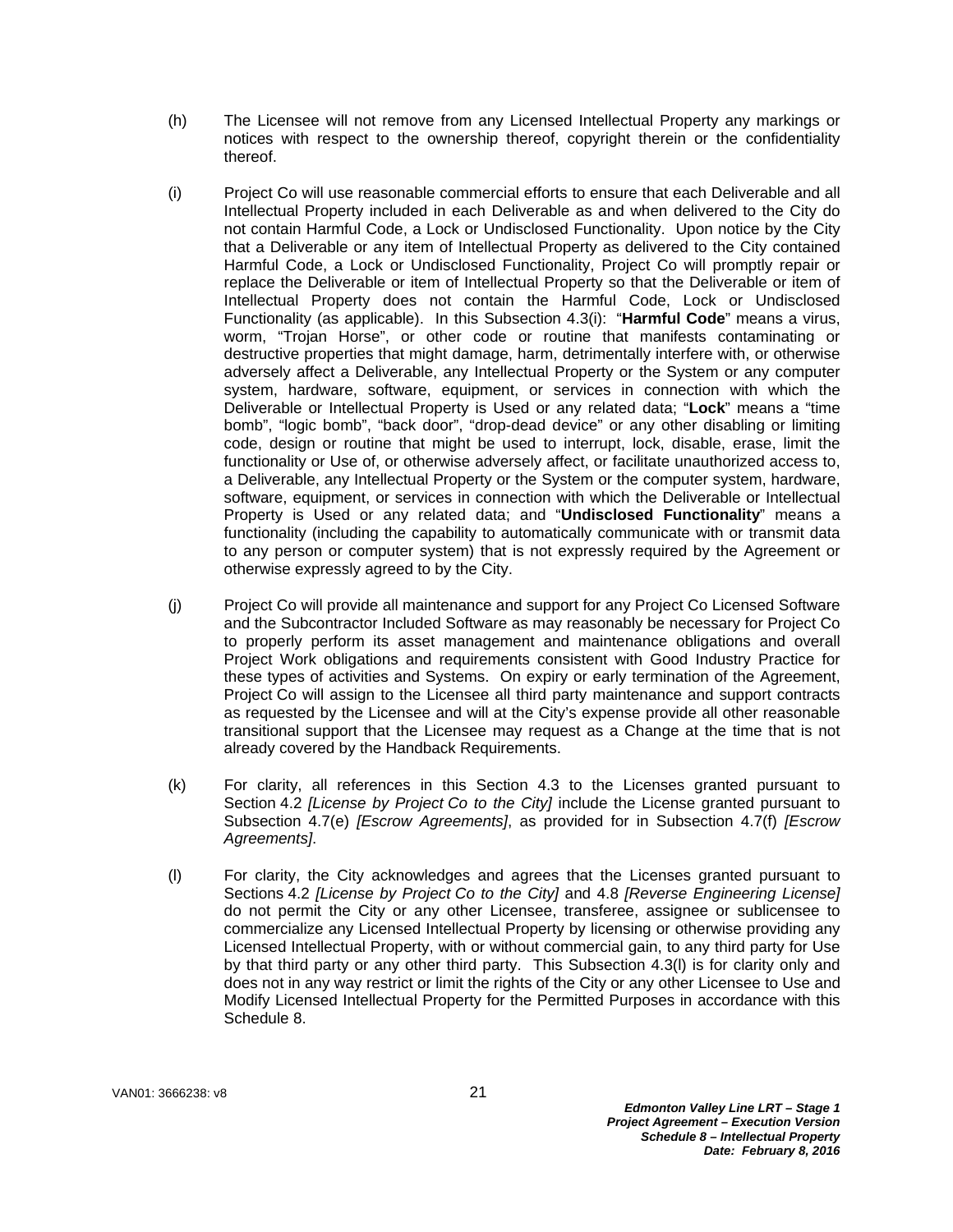## **4.4 Licenses with Subcontractors**

- (a) Subject to Subsection 4.4(b), Project Co will obtain from each Subcontractor the right to grant the Licenses under Sections 4.2 *[License by Project Co to the City]*, 4.3 *[Additional City License Terms]* and 4.8 *[Reverse Engineering License]* in respect of the Subcontractor Intellectual Property.
- (b) If any Subcontractor intends to supply software that would be included in the System (including Subcontractor Embedded Software) pursuant to license terms other than those provided for in Sections 4.2 *[License by Project Co to the City]*, 4.3 *[Additional City License Terms]* and 4.8 *[Reverse Engineering License]*, Project Co will provide to the City the license agreement for that software in advance of making any commitment to include that software in the System, and will not include that software in the System unless the City has expressly approved the license agreement for that software in writing, which approval will not be unreasonably withheld. The City will notify Project Co in writing within ten (10) Business Days after Project Co provides the license agreement whether the City approves or rejects the license agreement and, if the City rejects the license agreement, its detailed reasons for that rejection. If Project Co does not receive the City's written notice within the ten (10) Business Day period, then the City will be deemed to have approved the software license.
- (c) Project Co will obtain from each Subcontractor the right to Use and Modify the Subcontractor Intellectual Property to the extent necessary for Project Co to enter into and perform its obligations under the Agreement (including the grant of the Licenses in Sections 4.2 *[License by Project Co to the City]*, 4.3 *[Additional City License Terms]* and 4.8 *[Reverse Engineering License]* with respect to all Subcontractor Intellectual Property), on terms that are not in breach of or conflict with the Agreement.
- (d) Project Co will grant to each Subcontractor the right to Use and Modify City Intellectual Property and Project Co Intellectual Property to the extent necessary for each Subcontractor to perform its obligations under its Subcontract, on terms that are not in breach of or conflict with the Agreement.

# **4.5 Third Party Intellectual Property**

- (a) Project Co will not, and will not permit any Project Co Personnel, Subcontractor or Subcontractor Personnel to, incorporate, embed or otherwise include any Third Party Intellectual Property in the System or any Deliverable unless:
	- (i) for Third Party Intellectual Property other than Third Party Embedded Software, the Third Party Intellectual Property is provided by the Owner thereof pursuant to a license agreement that:
		- (A) grants to the Licensee rights equivalent to or better than the rights granted under the Licenses in Sections 4.2 *[License by Project Co to the City]*, 4.3 *[Additional City License Terms]* and 4.8 *[Reverse Engineering License]*, including being assignable in accordance with Subsection 4.3(b) *[Additional City License Terms]*, and, where the Third Party Intellectual Property is software or includes software, provides for the maintenance and support of that software on terms acceptable to the City and an Escrow Agreement in accordance with Section 4.7 *[Escrow Agreements]*; or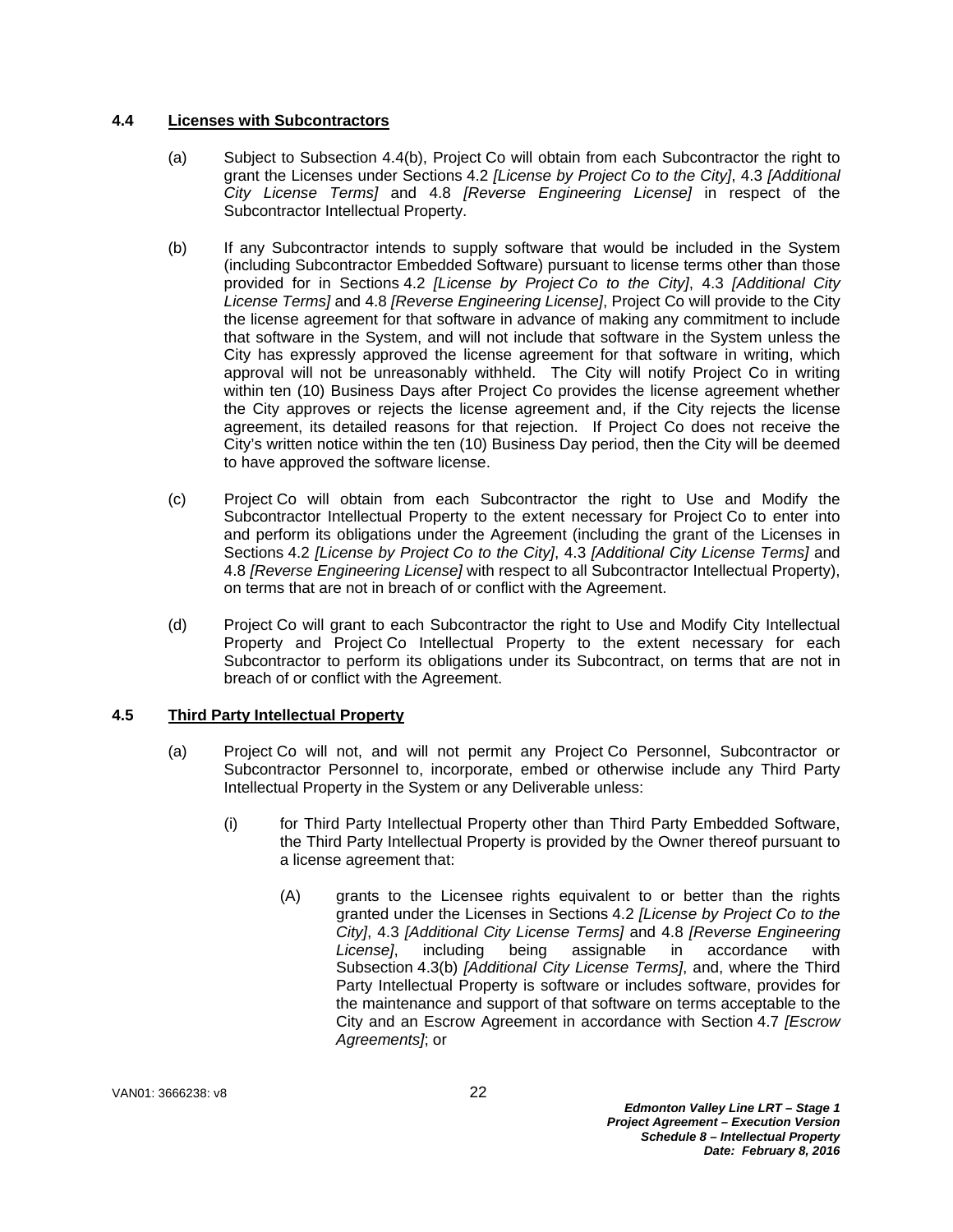(B) has been expressly approved in writing by the City, which approval will not be unreasonably withheld;

and the license agreement, if not entered into with the City directly, has been assigned or is freely assignable to the City;

- (ii) for Third Party Embedded Software, either (i) the Third Party Embedded Software is embedded in Infrastructure and may be used by the Licensee or any subsequent owner of the Infrastructure as part of and for the Use of the Infrastructure upon the purchase of the Infrastructure, without any separate license or other obligation or restriction, or (ii) the Third Party Embedded Software is subject to a license agreement that complies with Subsection 4.5(a)(i) *[Third Party Intellectual Property]*.
- (b) The City will notify Project Co in writing within ten (10) Business Days after Project Co provides the proposed license agreement pursuant to Subsection 4.5(a)(i)(B) whether the City approves or rejects the license agreement and, if the City rejects the license agreement, its detailed reasons for that rejection. If Project Co does not receive the City's written notice within the (10) Business Day period, then the City will be deemed to have approved the license.
- (c) If Project Co, Project Co Personnel, Subcontractor or Subcontractor Personnel incorporates, embeds or includes any Third Party Intellectual Property in the System or any Deliverable other than in compliance with this Section 4.5, then in addition to any other rights and remedies the City may have against Project Co, Project Co will at its sole expense take all necessary steps to comply with this Section 4.5 or, if Project Co is unable to do so, to remove the Third Party Intellectual Property and replace the Third Party Intellectual Property with Project Co Intellectual Property that provides substantially the same or better functionality, performance, operation and results as the Third Party Intellectual Property and which will operate within the System and the Deliverable without any material degradation of or materially adverse effect on the System or the Deliverable, and which will be subject to either: (i) the acceptance testing specified in this Agreement that applied to all or part of the System or Deliverable in which the Third Party Intellectual Property was previously embedded or included in the System or Deliverable; or (ii) if no acceptance testing was specified in this Agreement as applying to the part of the System or the Deliverable in which the Third Party Intellectual Property was previously embedded or included in the System or the Deliverable, acceptance testing of a nature and extent as would be suitable and acceptable in similar circumstances. Upon acceptance of the applicable part of the System or the Deliverable, the Intellectual Property that replaces the previously included Third Party Intellectual Property will be included in the Project Co Intellectual Property for the purposes of the Licenses granted pursuant to Sections 4.2 *[License by Project Co to the City]*, 4.3 *[Additional City License Terms]* and 4.8 *[Reverse Engineering License]*.

# **4.6 Open Source Software**

(a) Notwithstanding any other provision of the Agreement, and unless expressly consented to in writing by the City in each instance (which consent will not be unreasonably withheld or delayed), Project Co will ensure that Open Source Software is not incorporated, embedded or otherwise included in any Deliverable or the System and will ensure that no aspect of the Deliverable or the System or any other item to be provided by Project Co under this Agreement requires the use of Open Source Software to function, operate or perform in its intended fashion.

VAN01: 3666238: v8 23

*Edmonton Valley Line LRT – Stage 1 Project Agreement – Execution Version Schedule 8 – Intellectual Property Date: February 8, 2016*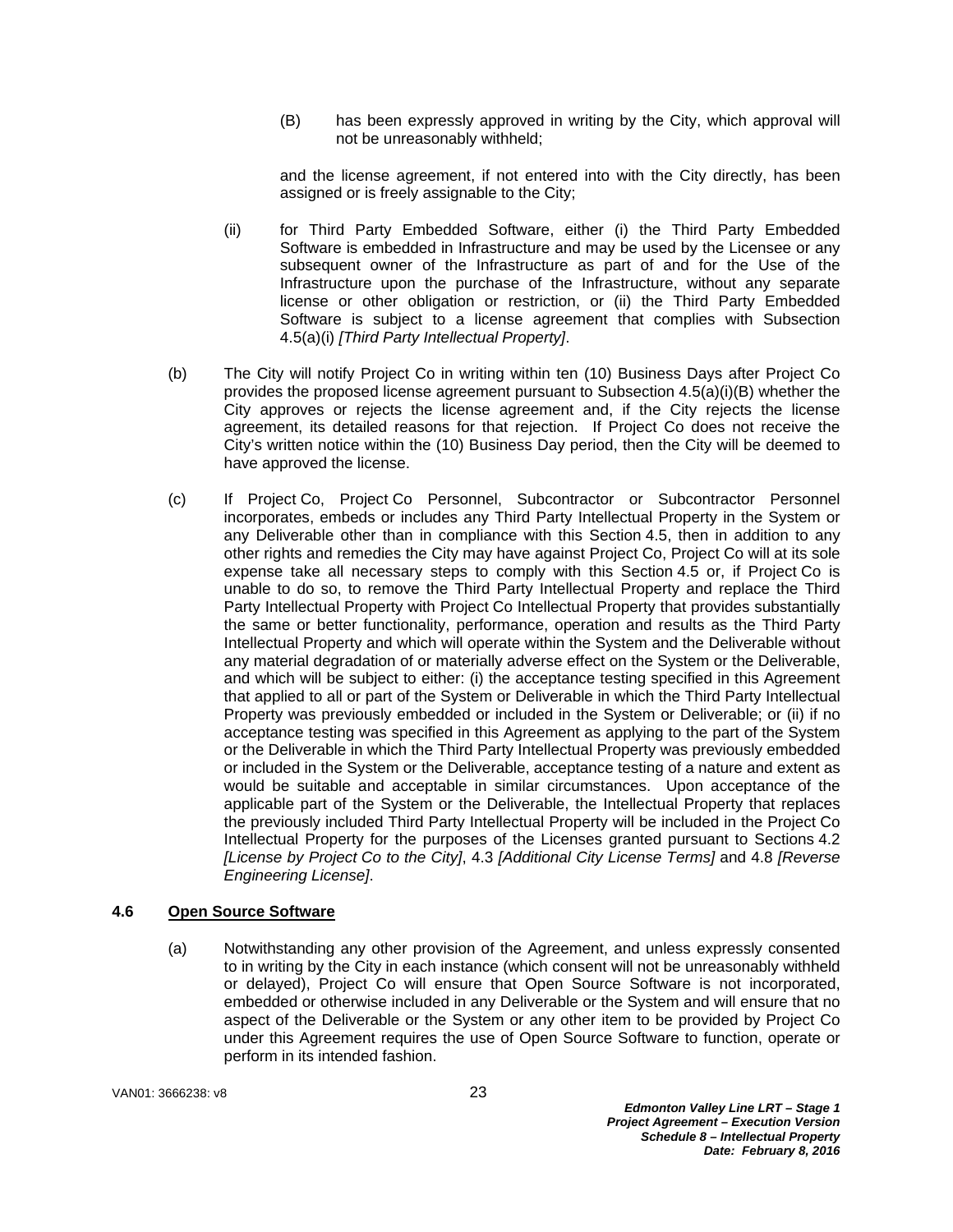- (b) If Project Co wishes to request the City's consent to the use of Open Source Software, Project Co will make the request in writing and will expressly identify the Open Source Software and describe the intended use of the Open Source Software, and will provide to the City all documents and information as may be reasonably requested by the City to enable the City to assess the potential security and other risks associated with the proposed use of the Open Source Software.
- (c) For greater certainty, and in addition to this Section 4.6, if Open Source Software is Third Party Intellectual Property then all aspects of Section 4.5 *[Third Party Intellectual Property]* will also apply to the Open Source Software.

# **4.7 Escrow Agreements**

- (a) Project Co will, and will require each Project Contractor to, enter into an Escrow Agreement for the Escrow Materials for any Software, Embedded Software, Infrastructure or Light Rail Vehicle supplied by Project Co or the Project Contractor on terms that comply with this Section 4.7, or amend its existing Escrow Agreement for the Escrow Materials for that Software, Embedded Software, Infrastructure or Light Rail Vehicle to comply with this Section 4.7, and add the Licensee as a beneficiary under the Escrow Agreement. In addition, if requested by the City at any time during the Term, Project Co will require any Subcontractor that is not a Project Contractor and any third party licensor that is supplying or has supplied any Software, Embedded Software, Infrastructure or Light Rail Vehicle to the Project to enter into an Escrow Agreement on terms that comply with this Section 4.7, or to amend its existing Escrow Agreement for the Escrow Materials for that Software, Embedded Software, Infrastructure or Light Rail Vehicle to comply with this Section 4.7, and add the Licensee as a beneficiary under the Escrow Agreement. Project Co will, and will ensure that each other Escrow Materials Provider does, comply with its obligations under each Escrow Agreement to which it is a party pursuant to this Section 4.7.
- (b) The Escrow Materials Provider will deposit with the Escrow Agent the Escrow Materials for the Escrowed Deliverable and all Modifications thereto provided by the Escrow Materials Provider as part of the Project Work, Software Maintenance and Support (if purchased by the Licensee) or any other services performed by the Escrow Materials Provider for the Licensee, and in the case of Software the Escrow Materials Provider will update the Escrow Materials to conform to the then-current version of the Software in use by the Licensee after each relevant Modification has been made.
- (c) The Licensee will have the right, on reasonable notice to the Escrow Materials Provider and the Escrow Agent, to verify that the Escrow Materials conform to the Escrowed Deliverable supplied to and in use by the Licensee to which the Escrow Materials relate; in addition, the Licensee may purchase any additional verification services offered by the Escrow Agent and the Escrow Materials Provider will cooperate with the Licensee and the Escrow Agent in the performance of those verification services.
- (d) The Licensee will have the right to obtain from the Escrow Agent a copy of the Escrow Materials provided by a particular Escrow Provider upon any of the following events:
	- (i) the Escrow Materials Provider is bankrupt;
	- (ii) a trustee, receiver, manager, receiver-manager, custodian or Person having similar authority is appointed for the Escrow Materials Provider or its business and assets and is not released or removed within 30 days after the appointment;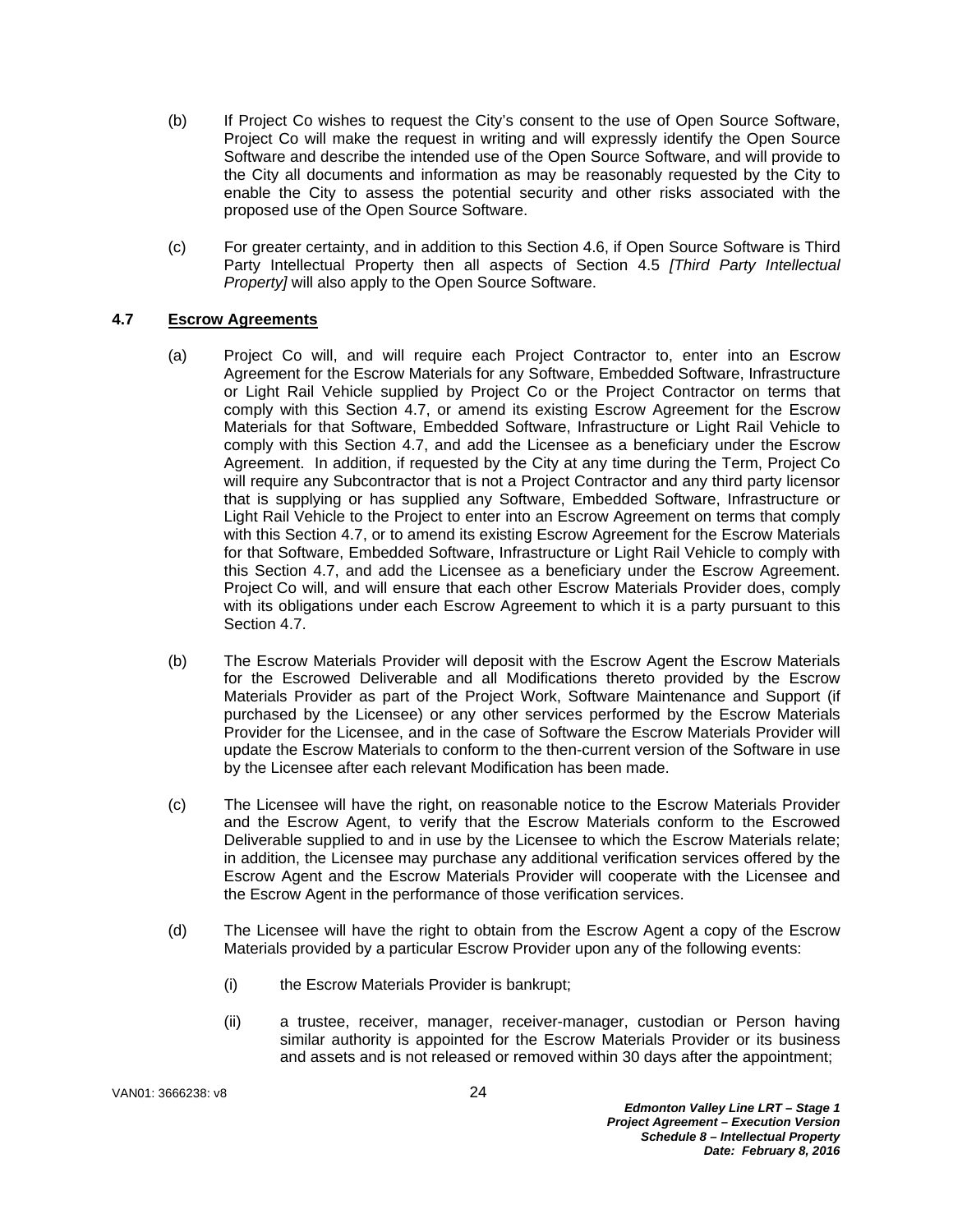- (iii) the Escrow Materials Provider ceases to carry on business;
- (iv) an Escrow Materials Provider Event of Default has occurred;
- (v) in the case of an Escrowed Deliverable that is Software, if the Licensee is purchasing Software Maintenance and Support for the Software in respect of which the Escrow Materials have been deposited, and either:
	- (A) the Escrow Materials Provider has given the Licensee notice that the Escrow Materials Provider will no longer provide Software Maintenance and Support; or
	- (B) the Escrow Materials Provider defaults in the performance of Software Maintenance and Support and does not remedy that default within thirty (30) days after receipt of notice from the Licensee demanding that the Escrow Materials Provider do so; or
- (vi) in the case of an Escrowed Deliverable other than Software, the Escrow Materials Provider ceases to manufacture and supply replacements for the Escrowed Deliverable or replacement parts for the Escrowed Deliverable that are within the scope of the Escrow Materials for that Escrowed Deliverable.
- (e) Upon the release of Escrow Materials to the Licensee in accordance with this Section 4.7 and the applicable Escrow Agreement, the Escrow Materials Provider grants to the Licensee a License to:
	- (i) Use and Modify the Escrow Materials to enable the Licensee to Use and Modify the Escrowed Deliverable to which the Escrow Materials relate for the Permitted Purposes, and where the Escrowed Deliverable is or contains Licensed Intellectual Property in accordance with the License applicable thereto;
	- (ii) in the case of Escrow Materials for Software and Embedded Software, recompile versions of the Software or Embedded Software from the Escrow Materials, which recompiled versions will be deemed to form part of the Software or Embedded Software and be subject to the terms of this Schedule 8;
	- (iii) in the case of Escrow Materials for Infrastructure and Light Rail Vehicles, Use and Modify the Escrow Materials to design and manufacture, or to have designed, manufactured and supplied, replacement parts for Infrastructure or Light Rail Vehicles; and
	- (iv) reveal the Escrow Materials, or any part thereof, only to agents, employees or independent contractors of the Licensee as reasonably required for the purposes provided for in Subsections 4.7(e)(i), 4.7(e)(ii) and 4.7(e)(iii), provided that those agents, employees and independent contractors are bound by obligations of confidentiality in respect of any Escrow Materials disclosed to them, the breach of which will constitute a breach by the Licensee of its obligations of confidentiality in respect of the Escrow Materials.
- (f) The License granted pursuant to Subsection 4.7(e) will: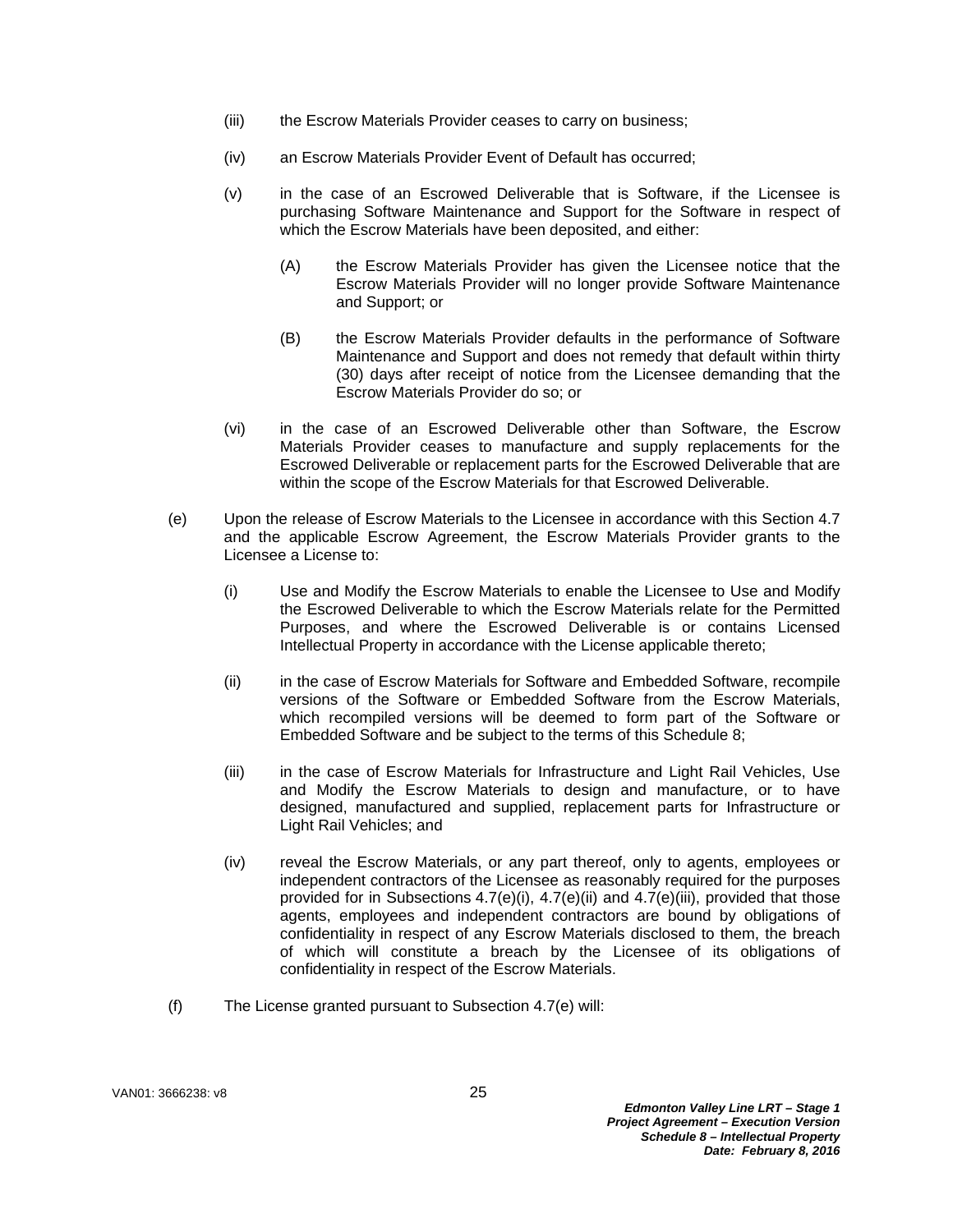- (i) where the Escrow Materials Provider is Project Co, form part of the Licenses granted pursuant to Sections 4.2 *[License by Project Co to the City]* and 4.3 *[Additional City License Terms]*;
- (ii) where the Escrow Materials Provider is a Subcontractor, form part of the Licenses granted pursuant to Sections 4.2 *[License by Project Co to the City]* and 4.3 *[Additional City License Terms]* and Section 4.4 *[Licenses with Subcontractors]*, as applicable;
- (iii) where the Escrow Materials Provider is a third party, form part of the license granted by the third party to the Licensee;
- (iv) and in any case remain in effect for so long as the License remains in effect.
- (g) The Escrow Materials Provider will not terminate or fail to renew the Escrow Agreement without entering into a new Escrow Agreement with a replacement escrow agent on terms and conditions substantially the same as the Escrow Agreement and this Section 4.7.
- (h) The Licensee will pay all fees charged by the Escrow Agent in association with the addition and maintenance of the Licensee as a beneficiary under the Escrow Agreement.
- (i) If the Licensee receives the Escrow Materials, then as between the Licensee and Project Co and notwithstanding any other provision of the Agreement, the Licensee will own all Modifications to the Escrow Materials and the Escrowed Deliverable to which the Escrow Materials relate made by or on behalf of the Licensee after receipt of the Escrow Materials and all Intellectual Property Rights in those Modifications.

#### **4.8 Reverse Engineering License**

- (a) Without limiting any of the City's rights pursuant to the Agreement, at law or in equity, but subject to Subsections 4.8(b) and 4.8(c), Project Co grants to the City a License to reverse engineer any or all of the Project Co Intellectual Property and Project Contractor Intellectual Property if:
	- (i) Project Co (in respect of its Project Co Intellectual Property) or a Project Contractor (in respect of its Project Contractor Intellectual Property) has failed to comply with Subsections 4.2(f) *[License by Project Co to the City]* and 4.2(g) *[License by Project Co to the City]* or if the Design Data, Design Drawings or any other documents and information supplied by Project Co is incomplete or otherwise insufficient to permit the City to install, operate, maintain, repair, upgrade, Modify, replace or otherwise Use any or all of the Project Work and the System, excluding any ability to Modify for which access to and Use and Modification of Escrow Materials would be required; or
	- (ii) Project Co (in respect of its Escrowed Deliverables) or a Project Contractor (in respect of its Escrowed Deliverables) has failed to comply with Section 4.7 *[Escrow Agreements]* or the Escrow Materials deposited by Project Co or a Project Contractor are insufficient to permit the City to install, operate, maintain, repair, upgrade, Modify, replace or otherwise Use the Escrowed Deliverable to which the Escrow Materials relate and to exercise the City's rights under Section 4.7 *[Escrow Agreements]*;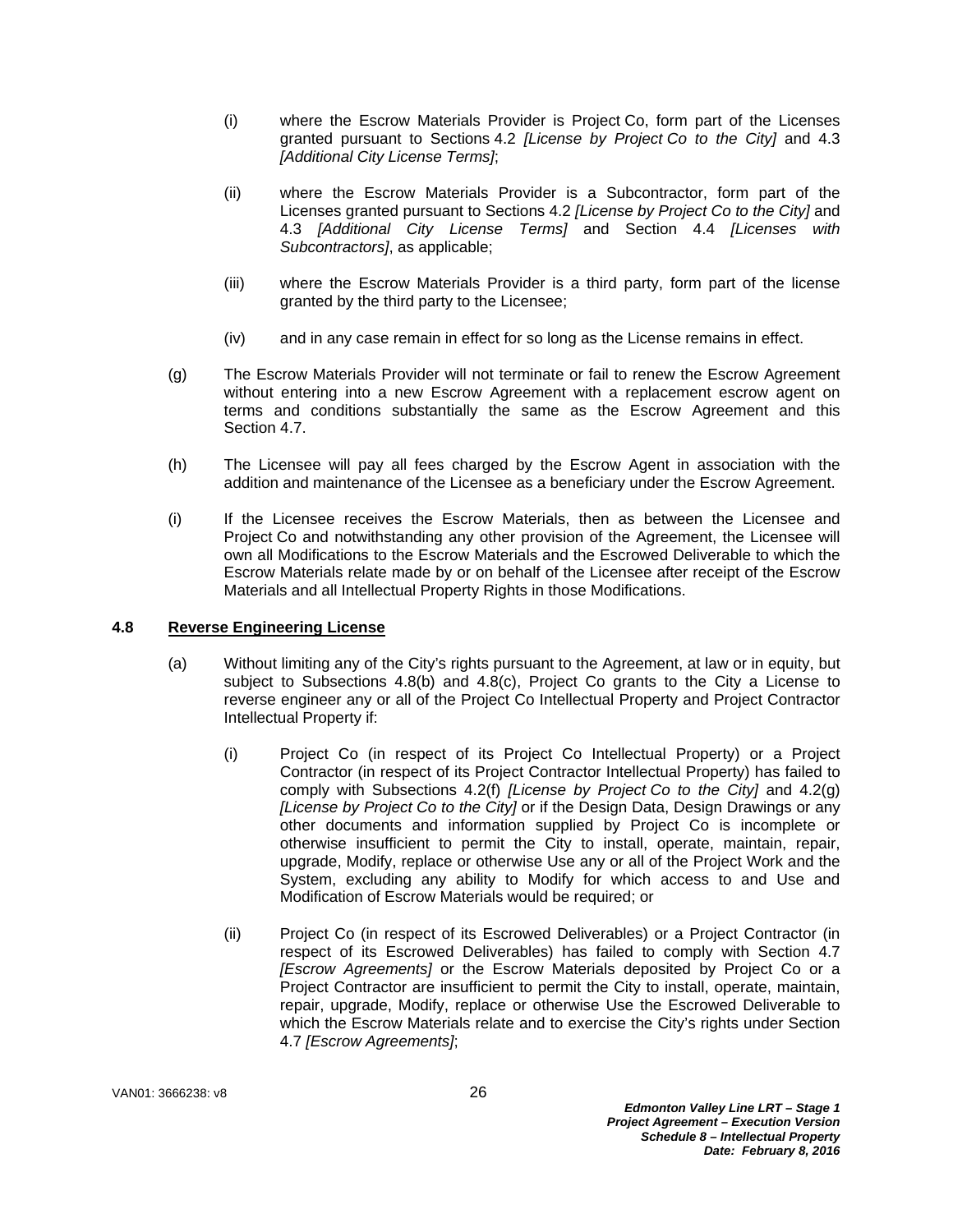provided that the reverse engineering and the results therefrom will be used for the Permitted Purposes only.

- (b) The City will not exercise its right to reverse engineer an item of Project Co Intellectual Property or Project Contractor Intellectual Property under Subsection 4.3(a) *[Additional City License Terms]* for the purposes of installing, operating, maintaining, repairing, upgrading, Modifying, replacing or otherwise Using any or all of the Project Work and the System, unless the City will have first given notice to Project Co stipulating the documents and information which the City requires in order to install, operate, maintain, repair, upgrade, Modify, replace or otherwise Use any or all of the Project Work or the System, and Project Co will have failed to deliver to the City or otherwise make those documents and information available to the City within seven (7) Business Days after receipt of the City's notice.
- (c) The City will not exercise its rights under Subsection 4.3(a) *[Additional City License Terms]* for the purposes of the replacement or rectification (including a Rectification) of all or any part of the Project Work and the System (hereinafter referred to as "**Replacement Work**"), unless:
	- (i) the City has first given notice to Project Co of the Replacement Work required to be performed and:
		- (A) the Term has not expired and Project Co has failed to perform the Replacement Work in accordance with the terms of this Agreement; or
		- (B) if the Term has expired, the City has given Project Co, or the applicable Project Contractor, a reasonable opportunity to submit pricing, terms and conditions, and a schedule for performance of the Replacement Work, and the City and Project Co or the applicable Project Contractor are not able, within a reasonable time thereafter and following negotiations between the parties, to reach a mutually satisfactory agreement for the performance of the Replacement Work by Project Co or the applicable Project Subcontractor; or
	- (ii) at the time the City requires the Replacement Work to be performed, Project Co, or the applicable Project Contractor is then insolvent, bankrupt, or has ceased supplying the types of equipment, parts or components needed for the Replacement Work, or is otherwise unable to manufacture, or otherwise procure, and supply the equipment, parts or components needed for the Replacement Work within a reasonable time.
- (d) For clarity, the parties agree that for the purpose of Subsection 4.8(c):
	- (i) contract terms and conditions substantially in accordance with the terms and conditions of this Agreement, and pricing for the equipment, parts or components to be supplied which is representative of prices then being generally charged by Project Co or the applicable Project Contractor to similarly situated customers, will be deemed to be mutually satisfactory to the parties; and
	- (ii) a "reasonable opportunity" and a "reasonable time" will be interpreted in the context of the circumstances giving rise to the required Replacement Work, including the existence of any safety or environmental hazards, the requirements of the System and the commercial interests of the City.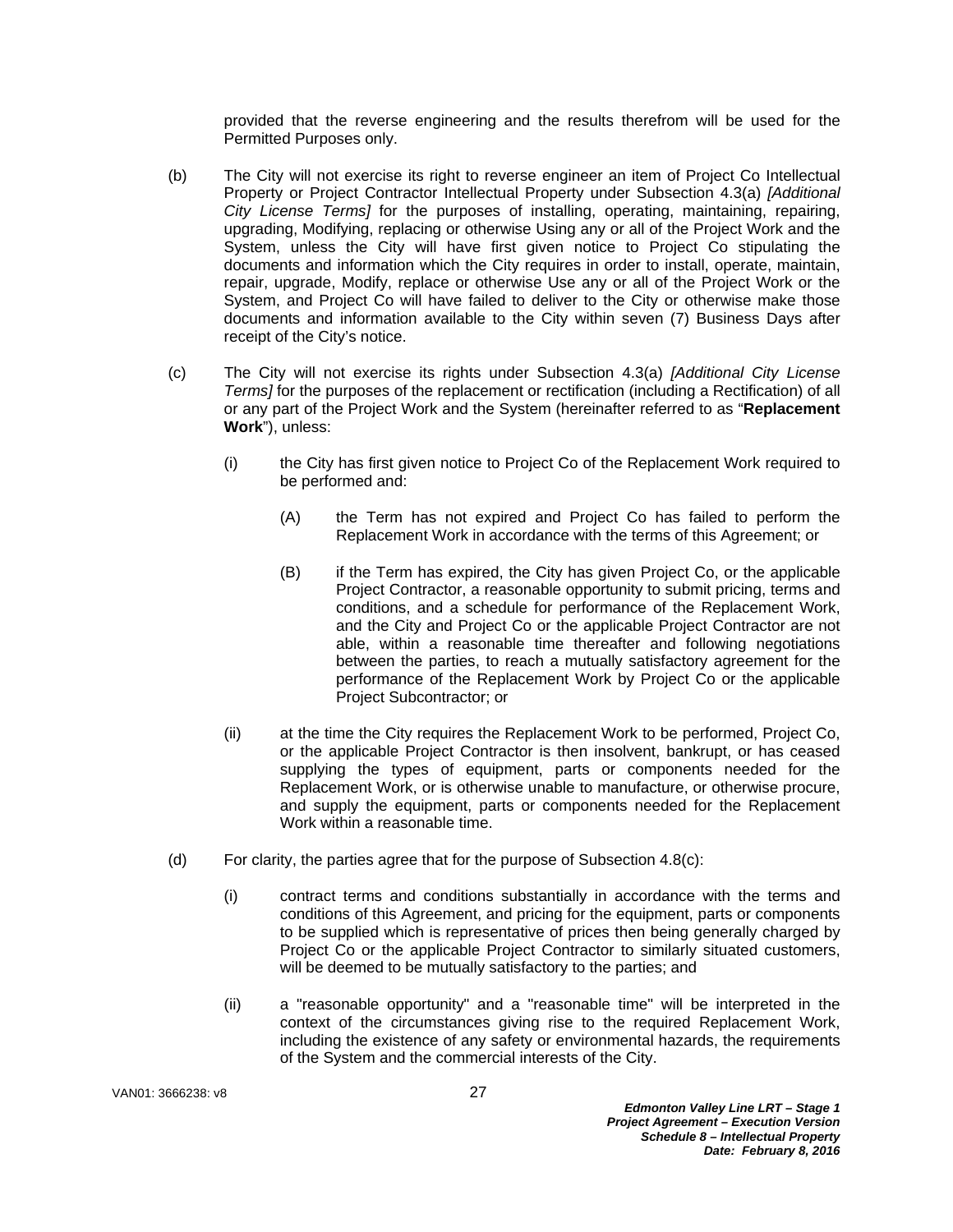**4.9 Non-Assertion:** Project Co agrees not to assert, and to require its Subcontractors not to assert, any Intellectual Property Right against the City or any Licensee that would have the effect of diminishing the rights granted to the City or any Licensee under this Schedule 8. Without limiting the generality of the foregoing, Project Co will not sue, and will require its Subcontractors not to sue, the City or any Licensee on the basis that any Equivalent Activity or the Ownership, Use or Modification of the System, any Deliverable or any part of the Work within the scope of the Permitted Purposes or as otherwise permitted by any of the Licenses infringes any Intellectual Property Right of Project Co or any Subcontractor.

**4.10 Deliveries:** Project Co will deliver to the City all Licensed Intellectual Property at the times specified in the Agreement, or where no time is specified, upon the occurrence of a termination of Project Co or a Project Contractor, as the case may be, in accordance with the Project Agreement or relevant Project Contract. The media on which Software is delivered and tangible copies or embodiments of any Licensed Intellectual Property other than Software will be the sole property of the City, notwithstanding Project Co's, a Subcontractor's or a third party's Ownership of the Licensed Intellectual Property and the Intellectual Property Rights therein. If any Licensed Intellectual Property requires software in order to Use or Modify that Licensed Intellectual Property, Project Co will ensure that the required software will be commercially available to the City at a reasonable license fee, or if the required software is not commercially available, Project Co will at its cost use commercially reasonable efforts to provide the required software and a license therefor to the City on terms and conditions that do not result in any impairment of the City's Use of the Licensed Intellectual Property in accordance with the License therefor.

**4.11 Pass Through Obligations:** Project Co will include in all contracts with Project Co Personnel and in all Subcontracts with Subcontractors, and will enforce for the benefit of the City, all terms and conditions as may be necessary for Project Co to grant, or obtain for the City, the Ownership, Licenses, rights and benefits provided for in this Schedule 8 and, where required in accordance with this Schedule 8 to deposit or have deposited Escrow Materials for Escrowed Deliverables supplied by Subcontractors in accordance with Section 4.7 *[Escrow Agreements]*.

**4.12 Conflicting Licenses:** All Intellectual Property referenced in this Schedule 8 will be licensed in accordance with this Schedule 8 only, and except as provided in Section 4.4 *[Licenses with Subcontractors]* or 4.5 *[Third Party Intellectual Property]*, any form of license agreement or other terms and conditions used or provided by a licensor in association with any Intellectual Property will be of no force or effect and will not be binding on the City or any other Licensee, even if by its terms the license agreement or other terms and conditions are stated to be accepted by the installation or use of the Intellectual Property, and regardless of any acceptance of the license agreement or other terms and conditions that is required in order to install or use the Intellectual Property.

**4.13 Trademarks and Names:** Neither Party will use any Trade-Marks owned by the other Party without obtaining an express written trade-mark license on terms and conditions mutually satisfactory to the City and Project Co, each acting reasonably, or use the names or any identifying logos or otherwise of the other Party in any advertising or permit them so to be used except with the express prior written consent of the other Party.

# **4.14 Project Co Indemnity**

(a) Subject to Subsection 4.14(b), Project Co will at its cost defend the City and all City Persons against any Infringement Claim and will indemnify and hold harmless the City and all City Persons from and against all Direct Losses incurred, suffered or sustained by the City or any City Person, at any time or times, and whether before or after the expiry or termination of the Project Agreement, directly or indirectly caused by, resulting from, relating to or arising in connection with any Infringement Claim.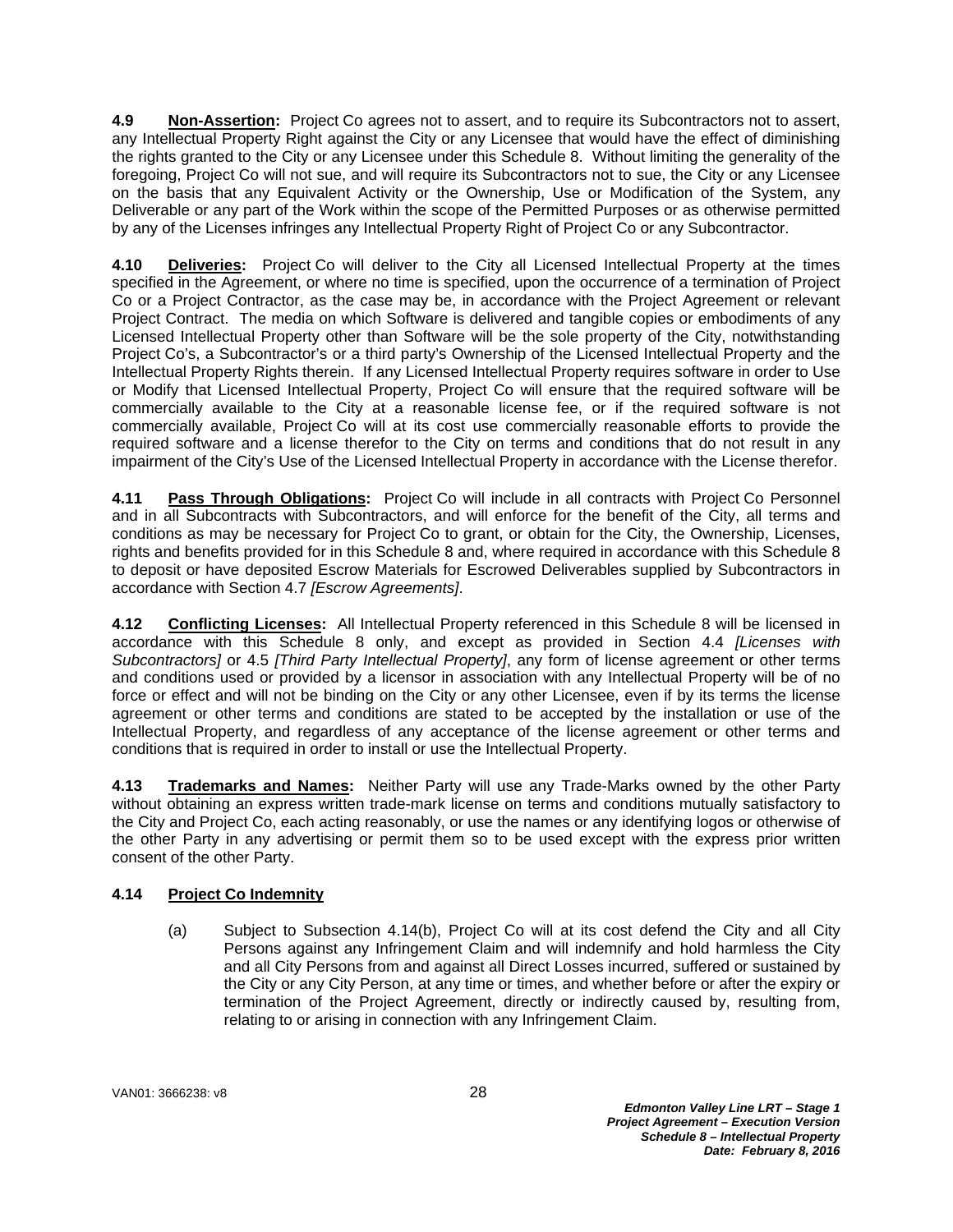- (b) Project Co will not be responsible to defend, indemnify and hold harmless the City and City Persons in respect of an Infringement Claim if, but only to the extent that, the Infringement Claim is caused by, results from, relates to or arises in connection with any of the following:
	- (i) the Use by Project Co, Project Contractor or any Subcontractor of any City Intellectual Property in the performance of the Project Work, or the incorporation into the System of any City Intellectual Property, in accordance with the terms of the Project Agreement, including Schedule 8 [Intellectual Property], provided that this Subsection 4.14(b)(i) will not apply to the extent that the Infringement Claim is caused by, results from, relates to or arises in connection with any Modification made by Project Contractor or a Subcontractor to the City Intellectual Property;
	- (ii) any Use by the City of Project Co Intellectual Property, Subcontractor Intellectual Property or Third Party Intellectual Property that is not in compliance with the Project Agreement, including Schedule 8 [Intellectual Property];
	- (iii) any Use by the City of Subcontractor Intellectual Property or Third Party Intellectual Property that is not in compliance with any license terms other than those set out in Schedule 8 [Intellectual Property] applicable to the Subcontractor Intellectual Property or Third Party Intellectual Property where such other license terms have been accepted by the City in accordance with Schedule 8 [Intellectual Property];
	- (iv) any Modification by the City of Project Co Intellectual Property, Subcontractor Intellectual Property or Third Party Intellectual Property, where the Infringement Claim would not have occurred but for that Modification;
	- (v) the combination by the City of (i) any Project Co Intellectual Property, Subcontractor Intellectual Property or Third Party Intellectual Property incorporated into the System by or through Project Co or Subcontractor as part of the Project Work, with (ii) any City Intellectual Property not incorporated into the System by or through Project Co or Subcontractor as part of the Project Work, where the Infringement Claim is caused by, results from, relates to or arises in connection with that combination, excluding any Permitted Combination;
	- (vi) after the Project Term, the failure of the City to implement or cause to be implemented any Modification to or replacement of any Infringing Intellectual Property that complies with Subsection 4.14(c)(ii), provided that this Subsection 4.14(b)(vi) will apply only after the passage of such time period as is reasonably necessary for the City to implement or cause to be implemented such Modification or replacement.
- (c) If the normal operation, possession or Use of any Project Co Intellectual Property, Subcontractor Intellectual Property or Third Party Intellectual Property used in the performance of the Project Work or incorporated into the System ("**Infringing Intellectual Property**") by Project Co, a Subcontractor or the City is found to infringe or violate the Intellectual Property Rights of any third party (the "**Infringed Party**") or if Project Co reasonably believes that any Project Co Intellectual Property, Subcontractor Intellectual Property or Third Party Intellectual Property is likely to be found to be Infringing Intellectual Property, Project Co may, at its expense: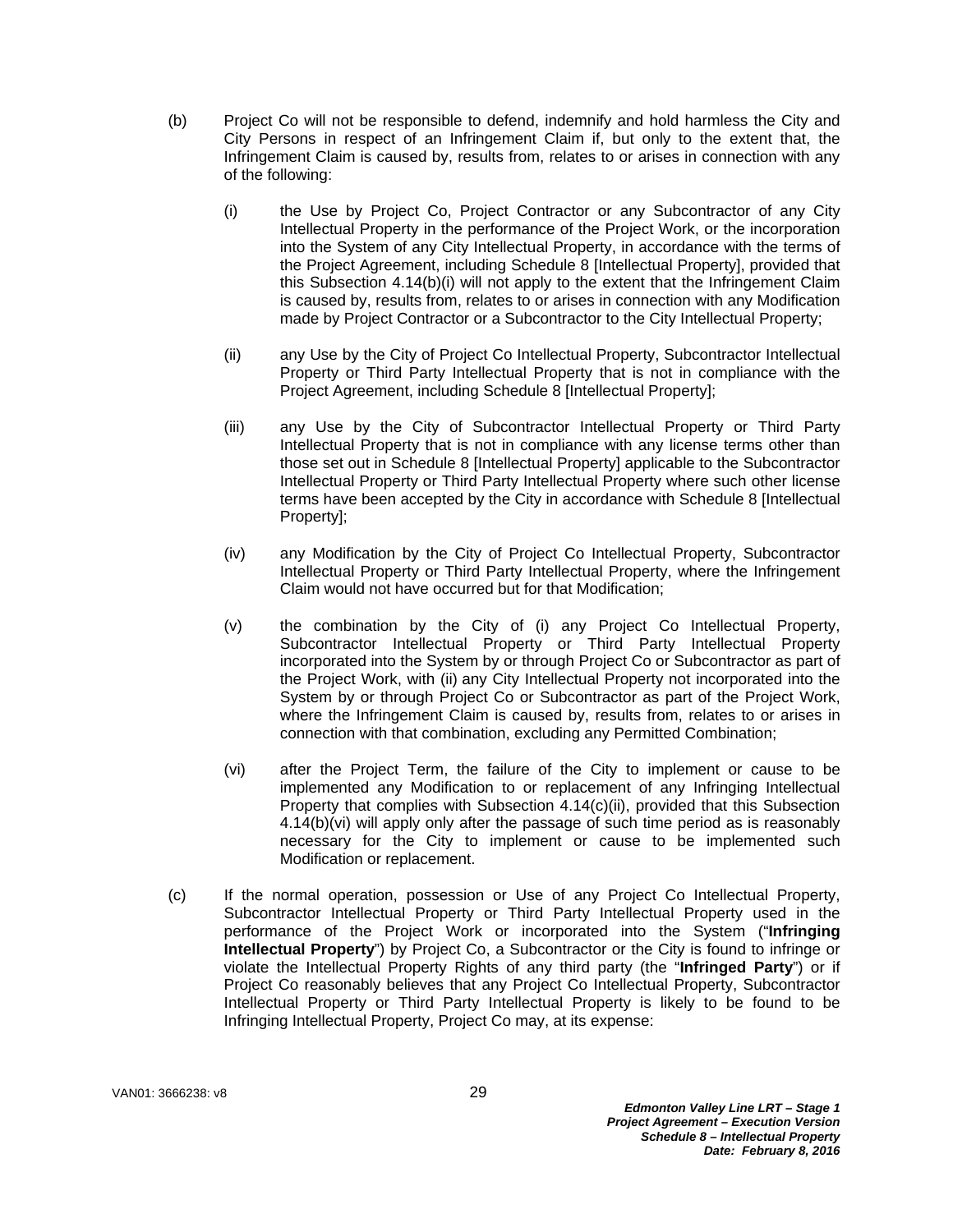- (i) obtain from the Infringed Party, for the benefit of Project Co and the City, a license which permits Project Co and the City to Use the Infringing Intellectual Property on the same terms and conditions as provided for in the Project Agreement, including Schedule 8 [Intellectual Property], or on such other terms and conditions as may be acceptable to the City in its discretion; or
- (ii) replace or Modify the Infringing Intellectual Property so that it is no longer infringing, provided that the replacement for the Infringing Intellectual Property or the Modified Infringing Intellectual Property, and the System incorporating the replacement or Modified Intellectual Property, conform to the requirements of the Project Contract, including the Project Requirements;

provided that this Subsection 4.14(c) shall not apply to any Infringing Intellectual Property in respect of which Project Co is not obligated to defend and indemnify the City against an Infringement Claim pursuant to any of Subsections 4.14(b)(i) to 4.14(b)(vi).

(d) Subsections 4.14(a) and 4.14(c) set out Project Co's sole liability and obligation, and the City's sole rights and remedies, in respect of the infringement or violation by any Project Co Intellectual Property, Subcontractor Intellectual Property or Third Party Intellectual Property of the Intellectual Property Rights of any third party.

# **4.15 Updated Certifications**

- (a) Project Co will, at the times specified in Subsection 4.15(b), provide to the City a certificate containing the information and certifications set out in Subsection 4.15(c) (the "**IP Certificate**"). The IP Certificate will be signed by a senior officer of each partner in Project Co, and will include a statement that the information contained in the IP Certificate is complete and correct to the best of each signatory's knowledge, having made due and proper investigations of all matters certified therein.
- (b) Project Co will provide the IP Certificate to the City at the following times:
	- (i) prior to Service Commencement, upon reasonable request by the City and in any event not less than semi-annually;
	- (ii) as of the date of Service Commencement; and
	- (iii) subsequent to Service Commencement, upon there being any material change in the information provided in the preceding IP Certificate.
- (c) As provided for in this Schedule 8 each IP Certificate will contain the following:
	- (i) a certification that the IP Certificate includes all Intellectual Property that is Delivered as of the date of the IP Certificate;
	- (ii) all information contained in Schedule "A" to the Certificate Re: Intellectual Property, Assignment and Change and Control delivered by Project Co to the City pursuant to Schedule 25 *[Completion Documents]* (the "**Completion Certificate**"), updated to the date of the IP Certificate;
	- (iii) where any part of the System comprises components having different ownership and licenses of related Intellectual Property, the information corresponding to the categories set out in the Completion Certificate and the additional information